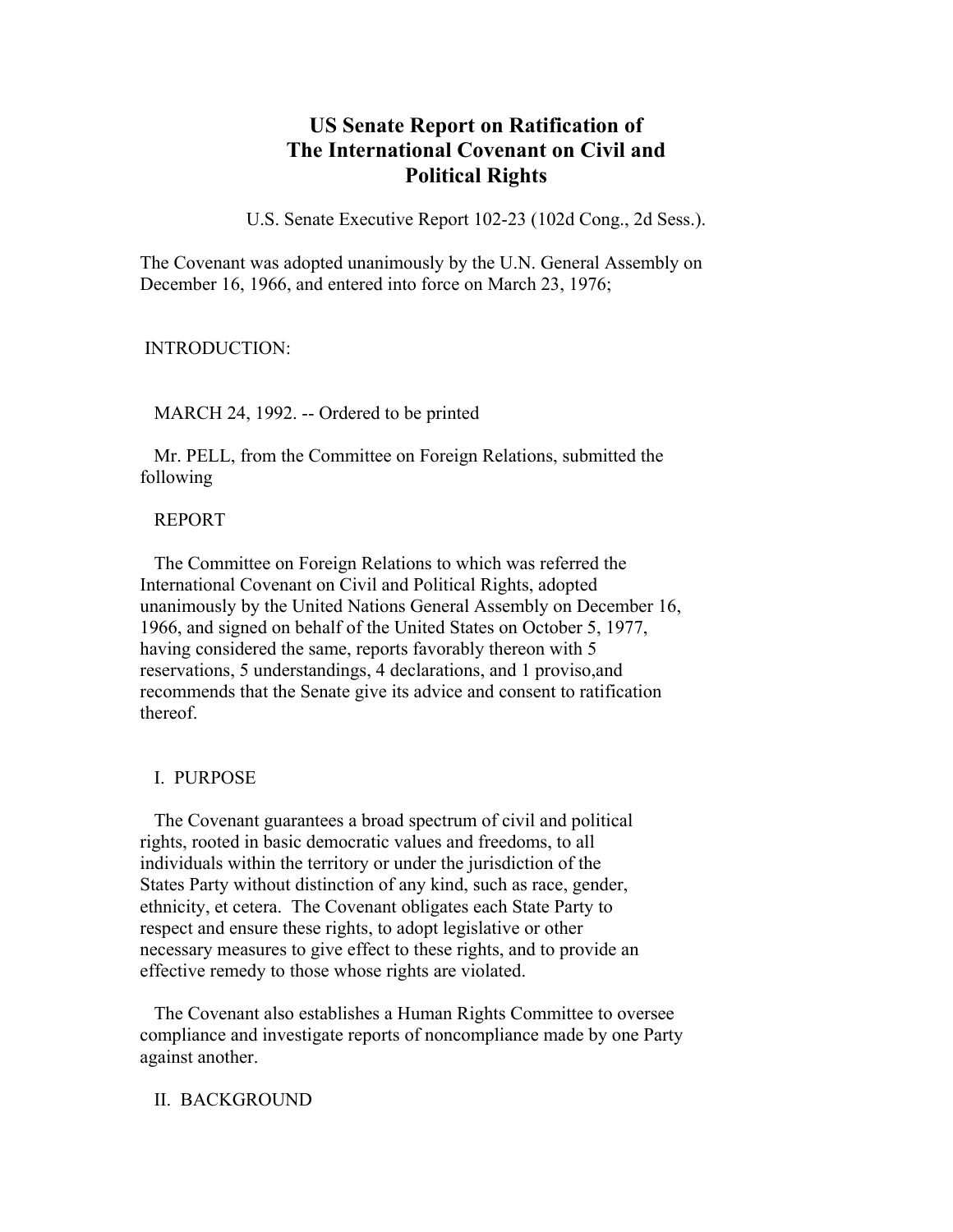The International Covenant on Civil and Political Rights was adopted unanimously by the United Nations General Assembly on December 16, 1966, and entered into force on March 23, 1976. To date, 103 States have become Party to the Covenant and another 5 have signed.

 The United States signed the Covenant on October 5, 1977. President Carter transmitted the Covenant to the Senate on February 23, 1978, with several proposed U.S. conditions. The Foreign Relations Committee held hearings on this, and three other human rights treaties submitted by the Carter Administration, on November 14, 15, 16, and 19, 1979. Domestic and international events at the end of 1979, including the Soviet invasion of Afghanistan and the hostage crisis in Iran, prevented the Committee from moving to a vote on the Covenant. The Reagan Administration did not indicate any interest in ratifying the Covenant.

 On August 8, 1991, President Bush sent a letter to Senator Claiborne Pell, the chairman of the Foreign Relations Committee, urging the Senate to renew its consideration of the Covenant "with a view to providing advice and Consent to ratification." On November 21, 1991, the Bush Administration submitted a package of proposed U.S. conditions which are, in many respects, similar to those proposed by the Carter Administration.

 The Covenant is part of the international community's early efforts to give the full force of international law to the principles of human rights embodied in the Universal Declaration of Human Rights and the United Nations Charter. The Civil and Political Rights Covenant is rooted in western legal and ethical values. The rights guaranteed by the Covenant are similar to those guaranteed by the U.S. Constitution and the Bill of Rights.

## III. COMMITTEE ACTION

 On November 21, 1991, the Committee on Foreign Relations held a public hearing on the International Covenant on Civil and Political Rights. Richard Schifter, Assistant Secretary of State for Human Rights and Humanitarian Affairs, testified on behalf of the Administration. The following public witnesses also testified: Professor Louis B. Sohn, Chair Elect, Section of International Law and Practice, American Bar Association; Professor Ronald Rotunda, College of Law, University of Illinois; Dr. Carole Nagengast, Chair, Board of Directors, Amnesty International; Harold W. Andersen, Chairman, World Press Freedom Committee; William T. Lake, Member, Board of Directors, International Human Rights Law Group; Michael H. Posner, Executive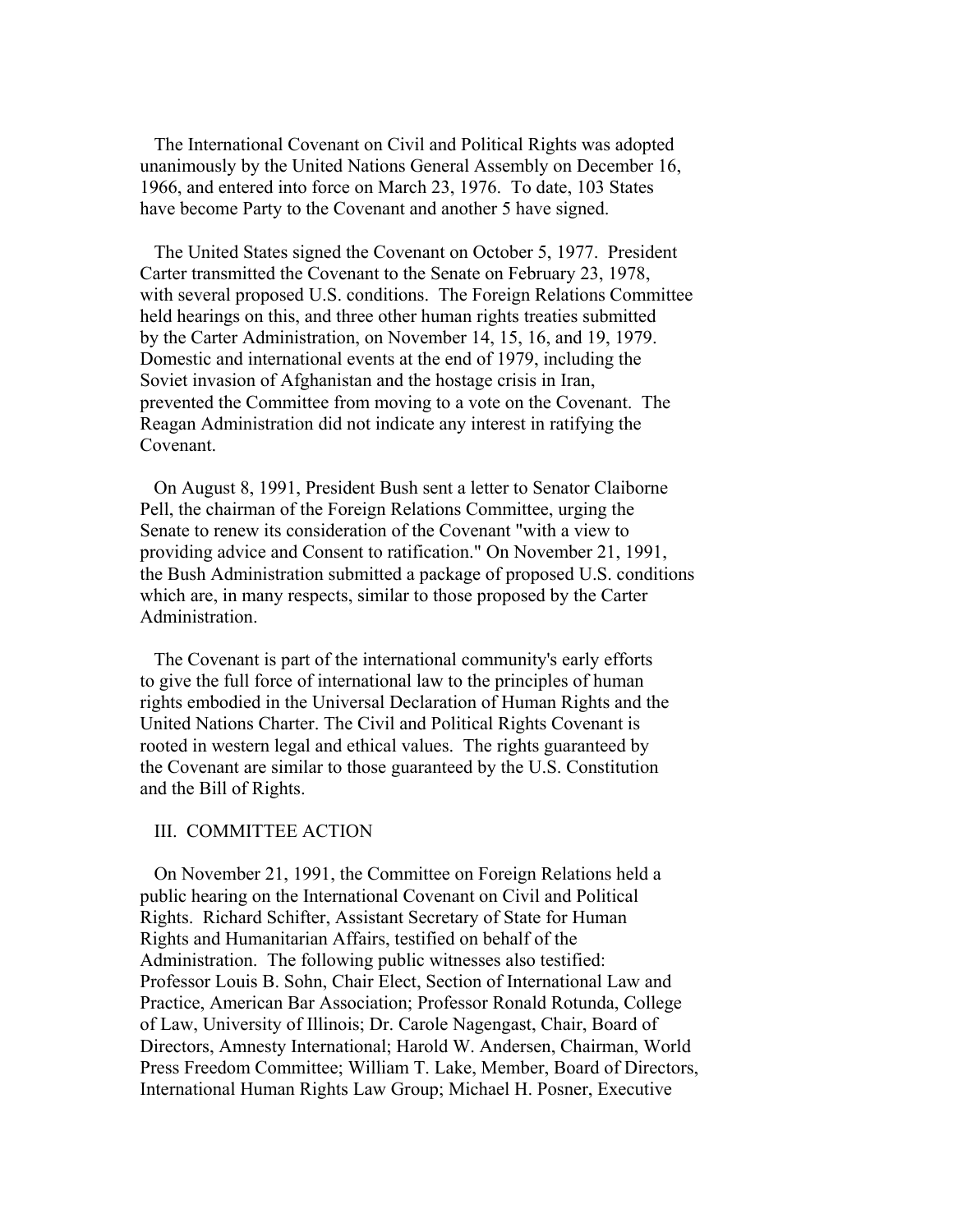Director, Lawyers Committee for Human Rights; and Bruce Fein, attorney and columnist.

 The Committee met to consider the Covenant on March 4, 1992. The Committee adopted by voice vote an amendment offered by Senator Helms to the proposed resolution of ratification. The Helms amendment added a proviso, to be included in the resolution of ratification but not in the instrument of ratification, clarifying the relationship of the Covenant to the U.S. Constitution. The Committee then voted 19 to 0 to report favorably the Covenant with a resolution of ratification to the Senate for its advice and consent. Ayes: Senators Pell, Biden, Sarbanes, Cranston, Dodd, Kerry, Simon, Sanford, Moynihan, Robb, Wofford, Helms, Lugar, Kassebaum, Pressler, Murkowski, McConnell, Brown, and Jeffords.

 The resolution of ratification reported by the Committee contains the reservations, understandings, and declarations submitted by the Bush Administration and the Helms proviso.

# IV. COMMITTEE COMMENTS

 The International Covenant on Civil and Political Rights is one of the fundamental instruments created by the international community for the global promotion and protection of human rights. Over 100 States, including the member states of the European Community, Canada, and other traditional U.S. allies, have ratified the Covenant. In view of the leading role that the United States plays in the international struggle for human rights, the absence of U.S. ratification of the Covenant is conspicuous and, in the view of many, hypocritical. The Committee believes that ratification will remove doubts about the seriousness of the U.S. commitment to human rights and strengthen the impact of U.S. efforts in the human rights field.

 The rights enumerated in the Covenant, such as freedom of thought, conscience, religion, and expression, the right to vote, and the right to a fair trial, are the cornerstones of a democratic society. The historical changes in the Soviet Union and Eastern Europe have created an opportunity for democracy to grow and take hold. By ratifying the Covenant at this time, the United States can enhance its ability to promote democratic values and the rule of law, not only in Eastern Europe and the successor states of the Soviet Union but also in those countries in Africa and Asia which are beginning to move toward democratization.

 Ratification will enable the United States to participate in the work of the Human Rights Committee established by the Covenant to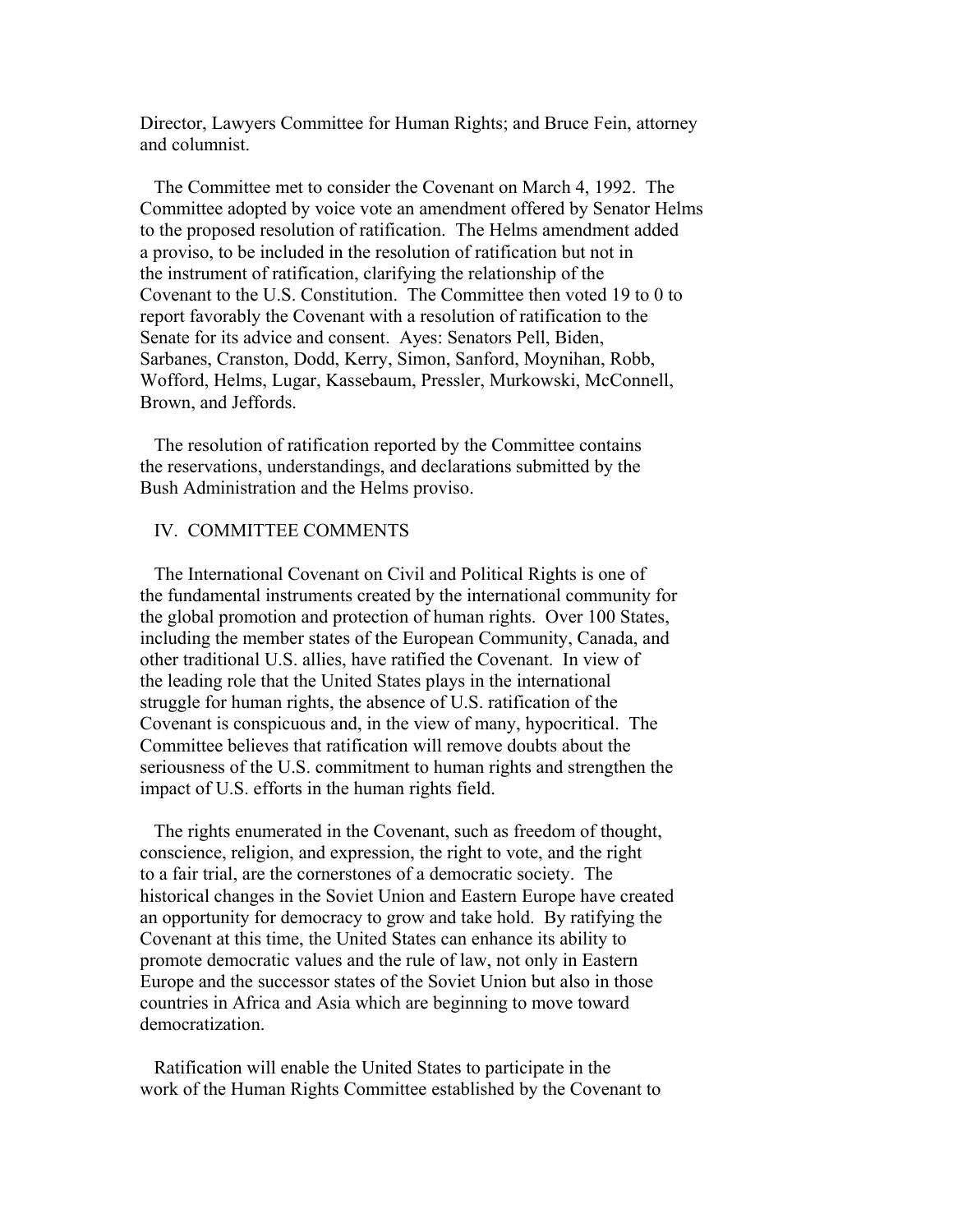monitor compliance. Since its creation in 1977, the Human Rights Committee has established an impressive record and has become an important element in the U.N. human rights system. The Committee agrees with the Administration that the United States should accept the competence of the Human Rights Committee to hear complaints from one State Party about another State Party's failure to comply. This competence is critical to the Human Rights Committee's ability to monitor and enforce compliance. By accepting this competence, the United States will not only further enhance the effectiveness of the Human Rights Committee but also have an opportunity to play a more aggressive role in the process of enforcing compliance with the Covenant.

 Strong support for ratification was expressed by the majority of witnesses that testified at the Committee's hearing in November. The principal argument against ratification was rooted in concern about certain limitations that the Covenant allows on freedom of speech and freedom of expression. Article 19 of the Covenant guarantees the right to freedom of expression in all its forms. However, this right can be restricted under Article 19 in certain circumstances, for example to protect national security or public order. Article 20 of the Covenant prohibits propaganda for war and advocacy of national, racial or religious hatred that would result in discrimination, hostility, or violence.

 The Committee recognizes that these restrictions are inconsistent with the guarantees of free speech in the U.S. Constitution and the Bill of Rights and, therefore, strongly supports the Administration's proposed reservation to Article 20 and declaration on the limitation of rights. The Committee believes that these adequately address any potential problem which might arise with respect to this area. The Administration's proposed conditions, which are incorporated in the Committee's resolution of ratification, make it absolutely clear that no restrictions will be imposed on the rights of free speech and expression in the United States. Ratification of the Covenant will allow the United States to seek revisions in Articles 19 and 20 and to help ensure that the limitations permitted under these articles are interpreted narrowly.

 The overwhelming majority of the provisions in the Covenant are compatible with existing U.S. domestic law. In those few areas where the two diverge, the Administration has proposed a reservation or other form of condition to clarify the nature of the obligation being undertaken by the United States. This approach has caused concern among some private groups and individuals in the human rights field who argue that U.S. law should be brought into conformance with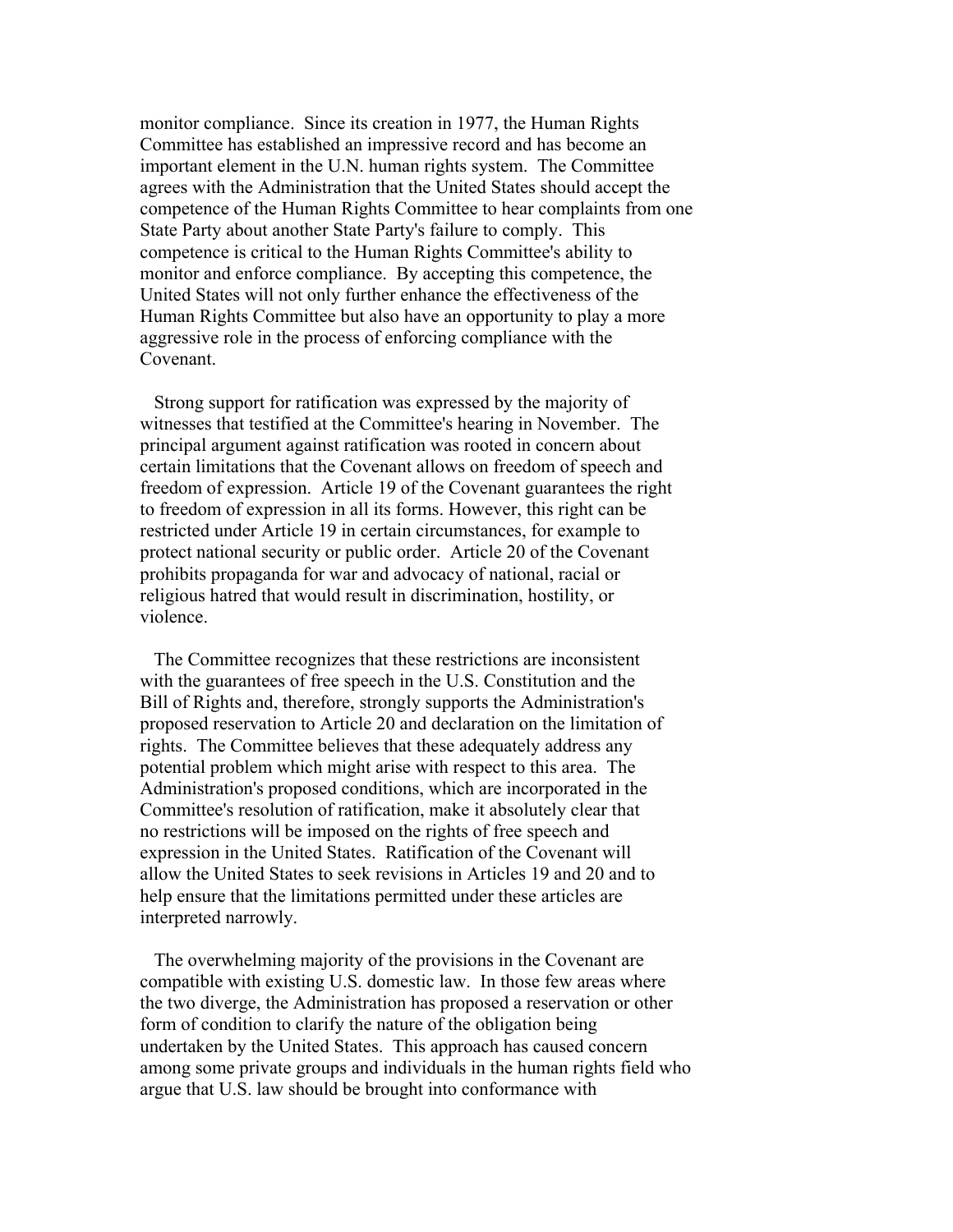international human rights standards in those areas where the international standards are superior.

 The Committee recognizes the importance of adhering to internationally recognized standards of human rights. Although the U.S. record of adherence has been good, there are some areas in which U.S. law differs from the international standard. For example, the Covenant prohibits the imposition of the death penalty for crimes committed by persons below the age of eighteen but U.S. law allows it for juveniles between the ages of 16 and 18. In areas such as these, it may be appropriate and necessary to question whether changes in U.S. law should be made to bring the United States in to full compliance at the international level. However, the Committee anticipates that changes in U.S. law in these areas will occur through the normal legislative process.

 The approach taken by the Administration and the Committee in its resolution of ratification will enable the United States to ratify the Covenant promptly and to participate with greater effectiveness in the process of shaping international norms and behavior in the area of human rights. It does not preclude the United States from modifying its obligations under the Covenant in the future if changes in U.S. law allow the United States to come into full compliance. In view of this situation, ratification with the Administration's proposed reservations, understandings, and declarations is supported by a broad coalition of human rights and legal groups and scholars in the United States, notwithstanding concerns any of them may have with respect to particular conditions.

 Subsequent to the Committee's hearing, questions were raised as to whether ratification would require any changes in United States labor law. The Administration has taken the position that ratification would have no effect on the domestic labor law of the United States. The Administration has concluded that the rights of association embodied in Article 22 of the Covenant are general rights of association similar to those contained in the First Amendment and that nothing in the Covenant would require the United States to alter or amend any labor legislation. The Committee accepts this conclusion and agrees with the Administration's views, as stated in Appendix B.

 During consideration of the Covenant on March 4, the Committee accepted a proviso, offered by Senator Helms, to be included in the resolution of ratification but not in the instrument of ratification. The proviso states that the Covenant does not require any legislation or other action prohibited by the Constitution. It is similar to language adopted by the Senate in October 1990 during consideration of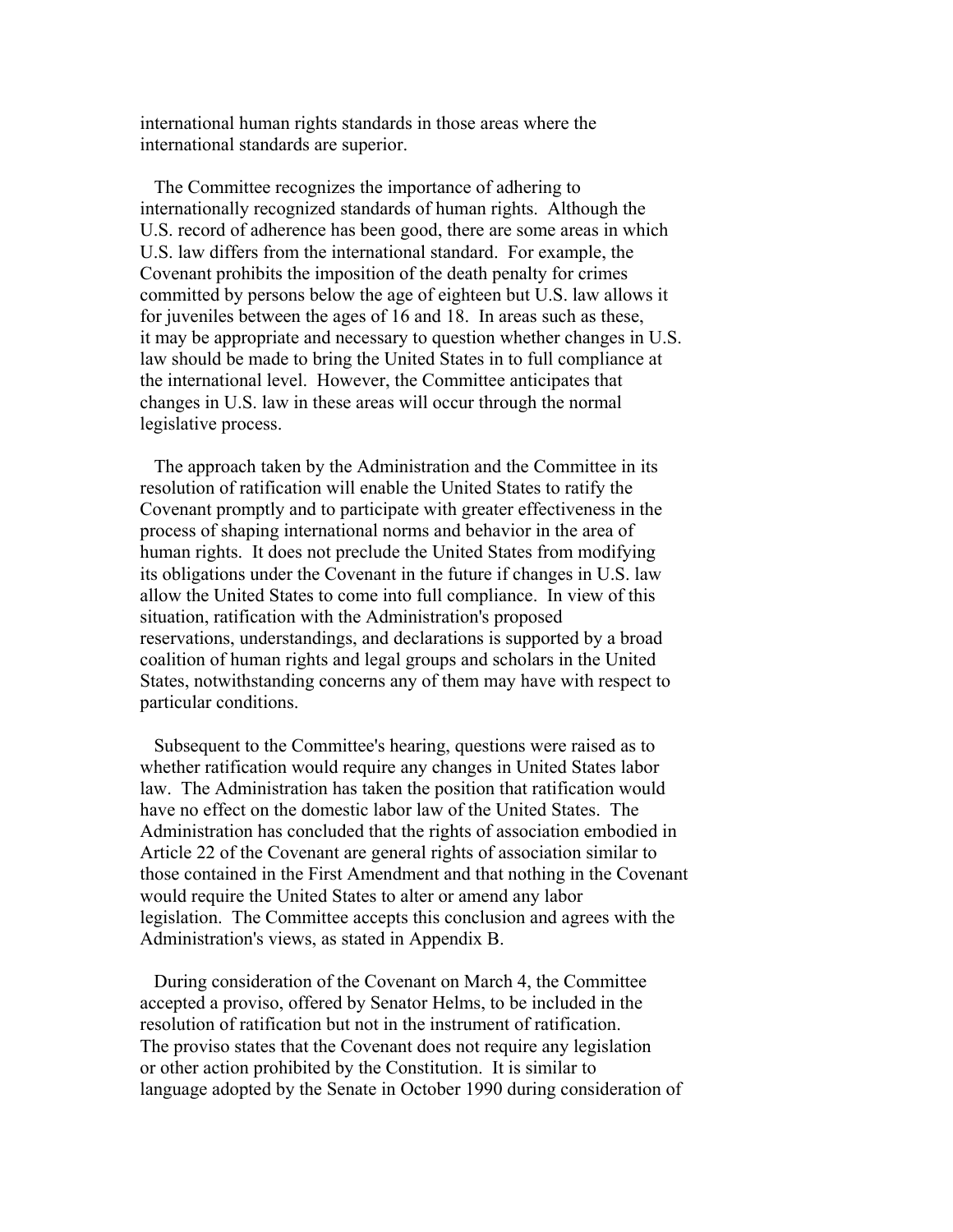the resolution of ratification of the Covenant Against Torture and Other Cruel, Inhuman or Degrading Treatment or Punishment. The substantive language of the proviso reflects the Administration's position on the relationship between treaties and the Constitution Since this relationship is a matter of domestic U.S. law, the proviso is not included in the instrument of ratification. This approach eliminates the potential for confusion at the international level about the nature of the U.S. ratification.

# V. MAJOR PROVISIONS 1. Rights guaranteed

 Each Party to the Covenant undertakes "to respect and to ensure" to all individuals within its territory and under its jurisdiction the rights recognized in the Covenant "without distinction of any kind, such as race, color, sex, language, religion, political or other opinion, national or social origin, property, birth or other status"; to adopt legislative or other measures necessary to give effect to these rights; and to provide an effective remedy to those whose rights are violated.

 The rights enumerated in the Covenant include: self-determination; right to life; right to liberty and security of person; right to compensation for unlawful arrest or detention; liberty of movement; right to a fair trial; right of privacy; freedom of thought, conscience, and religion; freedom of expression; right of peaceful assembly; freedom of association; rights of the family; right to vote and participate in public affairs; and equal protection of the law. 2. **Prohibitions** 

 The Covenant prohibits torture or cruel, inhuman or degrading treatment or punishment; slavery, servitude, and other forms of forced or compulsory labor; propaganda for war, and advocacy of national, racial or religious hatred. 3. Public emergencies

 Parties to the Covenant may, in time of declared public emergency, take measures derogating from their obligations as required by the situation as long as such measures are not inconsistent with international law and do not involve racial, ethnic, religious, social, or sex discrimination. 4. Human Rights Committee

 The Covenant establishes a Human Rights Committee, composed of eighteen members with recognized competence in the human rights field, to oversee compliance with the provisions of the Covenant by the Parties. Members are nationals of and nominated by the Parties and serve for four-year terms. The Committee receives reports from the Parties on the measures they have adopted to give effect to he rights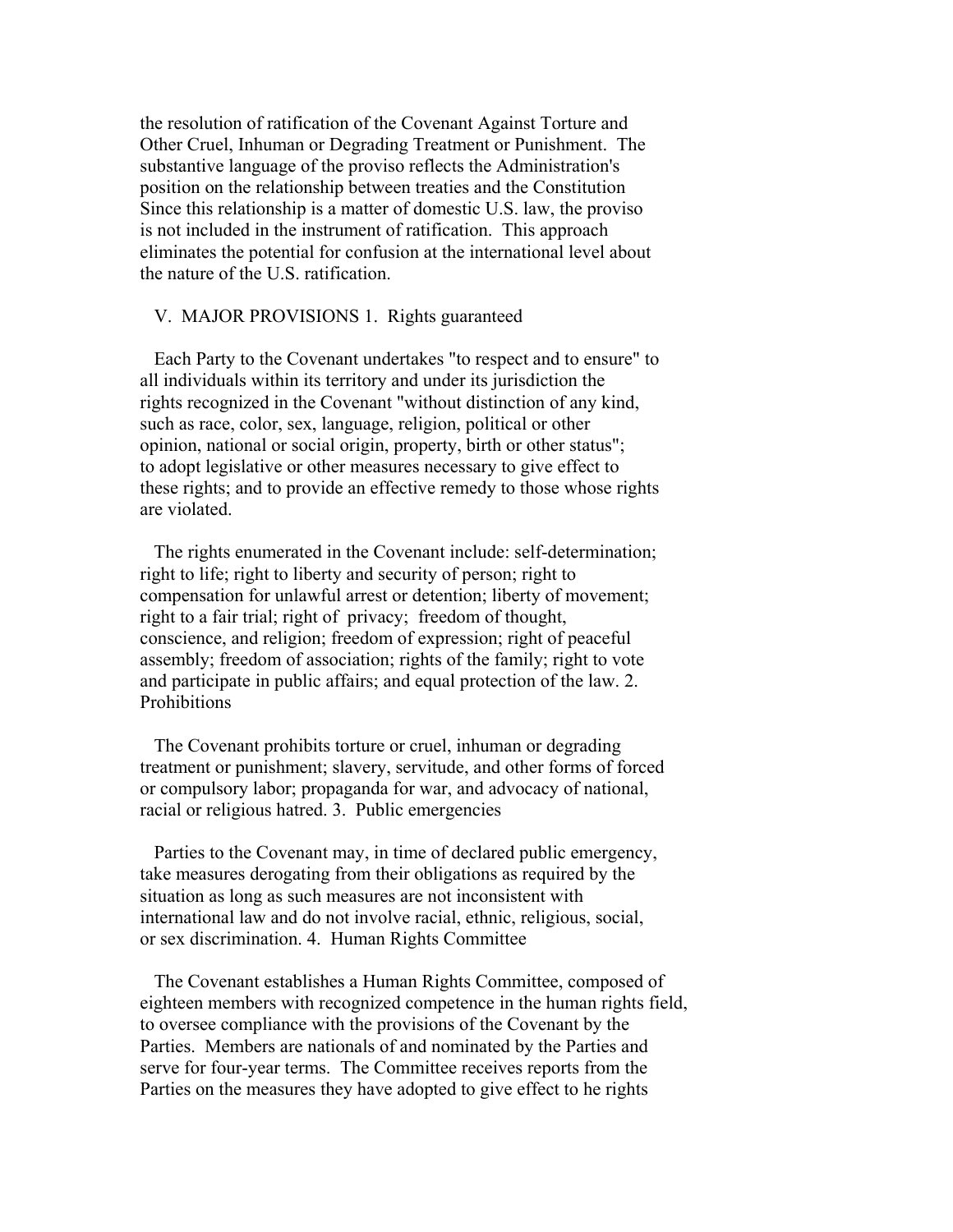enumerated in the Covenant and "on the progress made in the enjoyment of those rights."

 At any time a Party may declare that it recognizes the Committee's competence to "receive and consider communications" (i.e. complaints) from one Party that another Party has failed to fulfill its obligations under the Covenant. The Committee can exercise this authority only if both Parties -- the complaining State and the State which is the object of the complaint -- recognize the Committee's competence. The Committee has one year to investigate and report on the complaint. It also has the authority to set up an ad hoc Conciliation Commission, with the prior consent of the Parties involved, to assist in resolving the matter if the Committee itself fails to do so to the Parties' satisfaction. 5. Obligations of Federal States

 The Covenant states expressly that obligations undertaken by the Parties extend to all parts of federal states "without any limitations or exceptions."

# VI. BUSH ADMINISTRATION CONDITIONS

 The Carter Administration transmitted the Covenant to the Senate in February 1978 with 8 conditions (4 reservations, 1 understanding, 2 declarations, and 1 statement). In many respects, the conditions proposed by the Bush Administration are similar to those proposed by the Carter Administration. Following is a summary of the reservations, understandings, and declarations proposed by the Bush Administration and incorporated in the Committee's resolution of ratification.

#### RESERVATIONS 1. Free speech

 Article 20 of the Covenant prohibits propaganda for war and advocacy of national, racial, or religious hatred that constitutes incitement to discrimination, hostility or violence. Because the prohibitions of Article 20 would contravene the First Amendment to the Constitution, the Administration proposed a reservation to the effect that Article 20 does not authorize or require the restriction of free speech or freedom of association. The Carter Administration proposed a similar reservation. 2. Capital punishment

 Article 6 limits the circumstances in which capital punishment may be imposed. Article 6 specifically prohibits the imposition of the death sentence for crimes committed by persons below 18 years of age and on pregnant women. The Administration accepted the obligation with respect to pregnant women. However, it proposed a reservation clarifying that the United States does not accept the prohibition on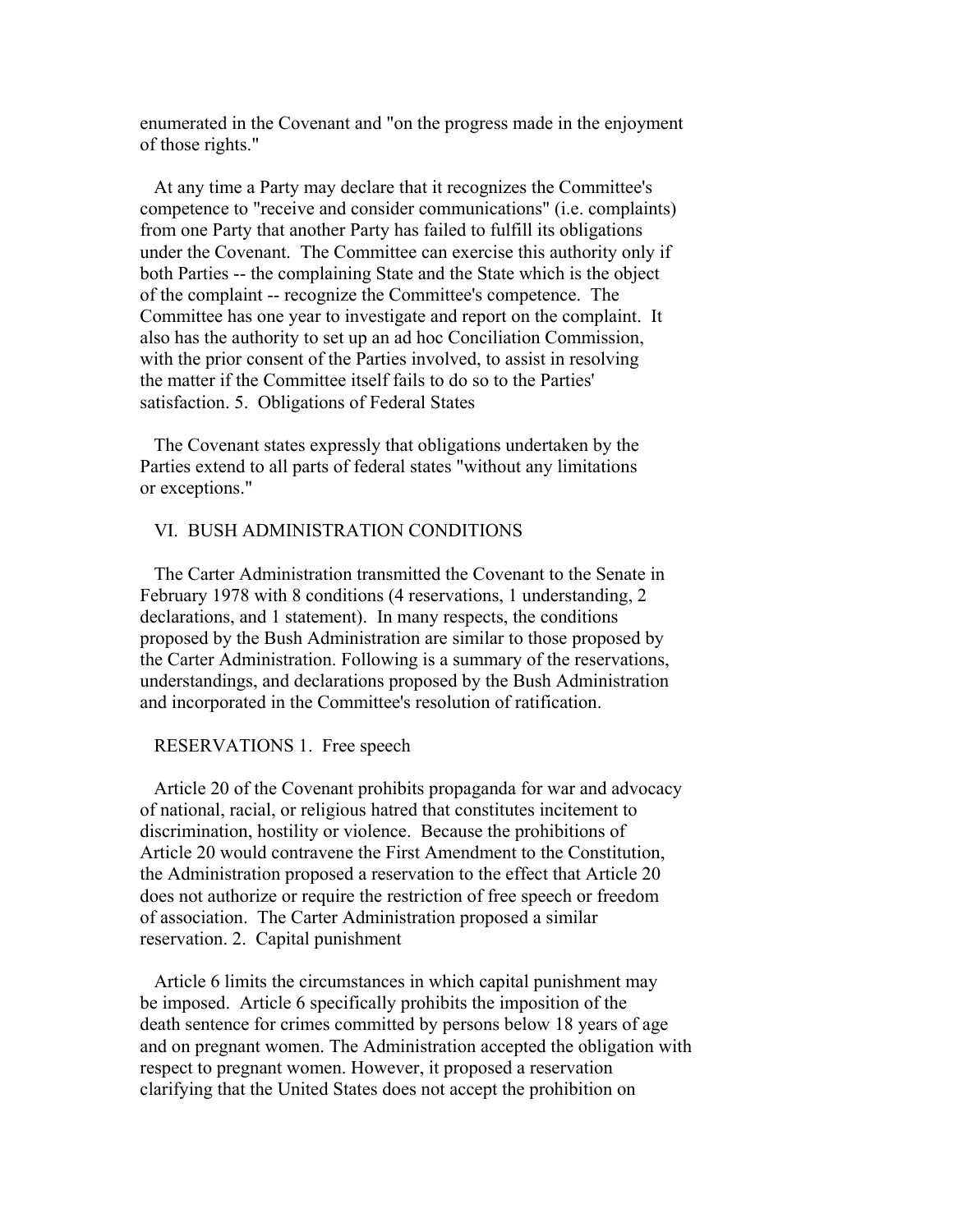executing people for crimes committed while they were 16 or 17 years of age. The execution of people for crimes committed while they were under the age of 16 has been ruled unconstitutional by the Supreme Court. The reservation proposed by the Bush Administration is significantly narrower than that proposed by the Carter Administration. 3. Cruel, inhuman or degrading treatment or punishment

 Article 7 prohibits the use of cruel, inhuman or degrading treatment or punishment. The Administration proposed a reservation limiting its obligation to cruel, inhuman, unusual or inhumane treatment or punishment prohibited by the Fifth, Eighth, and/or Fourteenth Amendments to the Constitution. This reservation is consonant with the reservation proposed by the Administration and adopted by the Senate in the resolution of ratification of the Covenant against Torture and Other Cruel, Inhuman, or Degrading Treatment or Punishment. 4. Criminal penalties

 Article 15, paragraph 1, stipulates that a person who has committed an offense shall benefit from any changes in law, made subsequent to the commission of the offense, that provide for a lighter penalty. Under U.S. law the offender generally gets the punishment in effect at the time of the offense. The Administration proposed a reservation to conform the United States' obligation under this paragraph to U.S. domestic law. The Carter Administration proposed a similar reservation. 5. Juveniles

 Paragraphs 2(b) and 3 of Article 10 stipulate respectively that accused juveniles be separated from adults and that juvenile offenders be segregated from adults and be accorded treatment appropriate to their age and legal status. Paragraph 4 of Article 14 requires that in the case of juveniles, the trial procedure of the criminal justice system shall take into account their age and the desirability of promoting their rehabilitation.

 Although current domestic practice is generally in compliance with these provisions, there are instances in which juveniles are not separated from adults, for example because of the juvenile's criminal history or the nature of the offense. In addition, the military justice system in the United States does not guarantee special treatment for those under age 18. For these reasons, the Administration proposed a reservation stating that the United States reserves the right, in "exceptional circumstances", to treat juveniles as adults notwithstanding these provisions of the Covenant. The Administration's proposal also reserves with respect to individuals who volunteer for military service prior to age 18.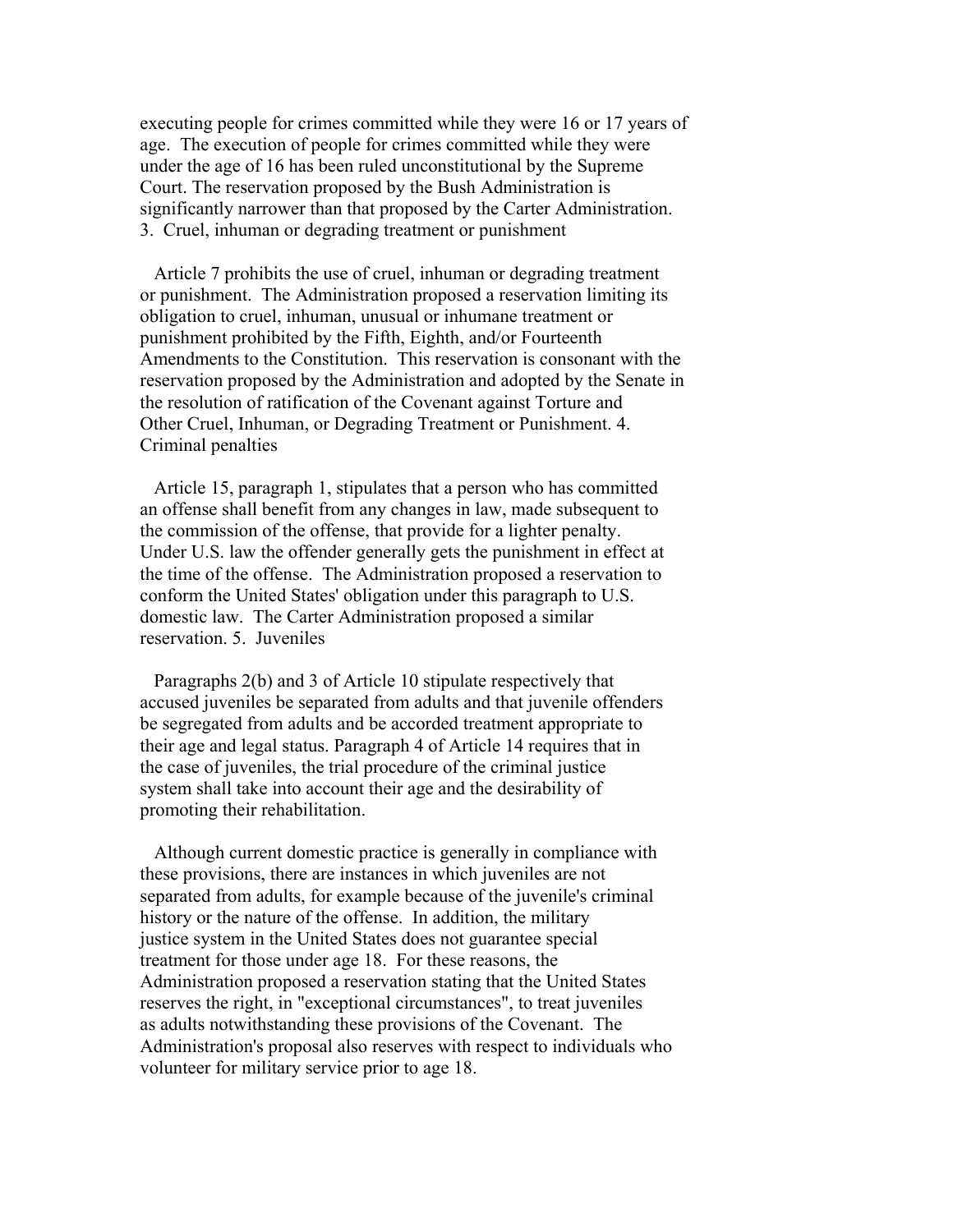UNDERSTANDING 1. Non-discrimination and equal protection

 Article 2, paragraph 1 and Article 4, paragraph 1, guarantee the rights in the Covenant on a nondiscriminatory basis. Article 26 provides equal protection before the law and equal protection of the law without any discrimination. U.S. law makes some legal distinctions, for example on the basis of age. The Administration proposed an understanding to the effect that the United States does not regard these distinctions as inconsistent with its obligations under the Covenant. 2. Right to compensation for illegal arrest and miscarriage of justice

 Article 9, paragraph 5, and Article 14, paragraph 6, establish an enforceable right to compensation for a person subjected to unlawful arrest or detention or to a miscarriage of justice. The Administration argues that U.S. law provides the right to seek compensation but does not provide a right to obtain compensation. Therefore, the Administration proposed an understanding conforming U.S. obligations under these paragraphs to domestic law. The Carter Administration proposed similar language in the form of a reservation. 3. Separate treatment of the accused

 Article 10, paragraph 2, requires that accused persons be segregated "save in exceptional circumstances" from convicts and that juveniles who are accused of a crime be separated from adults. The Administration argues that federal law and prison policy conform to this approach for the most part. However, some exceptions exist. For example, prison authorities are allowed to take factors such as a prisoner's overall dangerousness into account when determining treatment. In addition, prisoners are allowed to waive segregation to participate in special programs. The Administration proposed an understanding clarifying the meaning of the term "exceptional circumstances" to include these cases.

 Paragraph 3 of Article 10 states that the essential aim of the penal system is reformation and social rehabilitation. The Administration proposed an understanding clarifying the relationship between these goals and other traditional goals of the penal system such as punishment.

 The Carter Administration proposed a statement declaring that the requirements of paragraphs 2 and 3 are goals to be achieved progressively. 4. Right to counsel, compelled witnesses, double jeopardy

Paragraphs 3(b) and 3(d) of Article 14 provide a defendant with the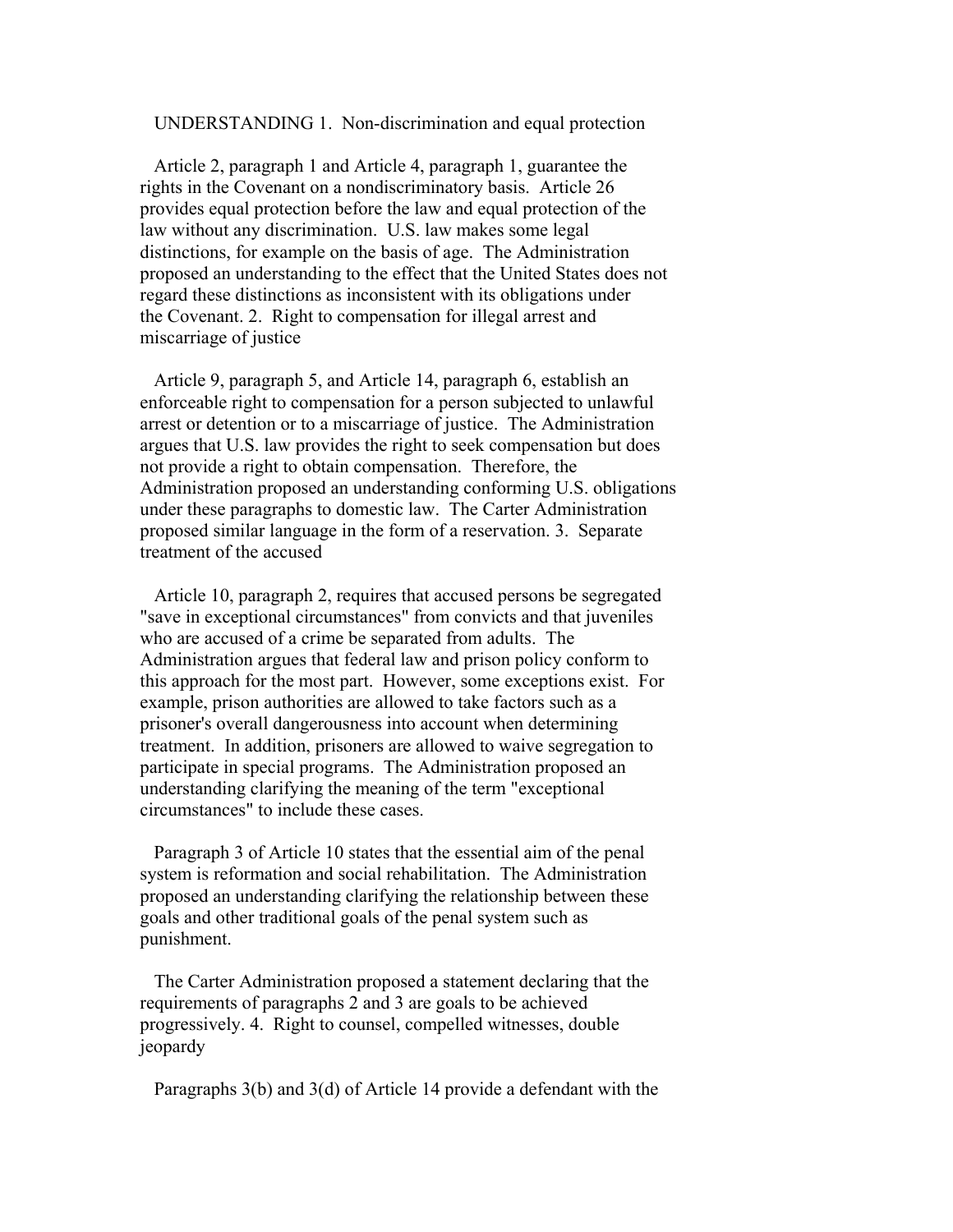right to choose his own counsel. U.S. law recognizes circumstances, such as indigence, in which a defendant may not choose his own counsel. Therefore, the Administration proposed an understanding conforming the U.S. obligation under the treaty to domestic law.

 Paragraph 3(e) of Article 14 entitles a defendant to obtain witnesses on his behalf under the same conditions as witnesses against him have been obtained. The Administration argues that U.S. law permits a defendant to obtain witnesses on his own behalf only to the extent necessary for his defense. Therefore, the Administration proposed an understanding conforming the U.S. obligation under this subparagraph to domestic law.

 Paragraph 7 of Article 14 prohibits an individual from being tried or punished again for an offense for which he or she has already been finally convicted or acquitted. The Administration argues that the multiple jurisdictions in the United States allow an individual to be acquitted at one level and prosecuted again at the federal level or to be prosecuted in two different state jurisdictions. In recognition of this situation, the Administration proposed an understanding that would limit the application of the prohibition in paragraph 7 against double jeopardy.

 These understandings are very similar to those proposed by the Carter Administration. 5. Federalism

 Article 50 extends the provisions of the Covenant to all parts of federal states. Because of the federal nature of the U.S. system, the Administration proposed an understanding clarifying the degree to which the federal government is obliged to ensure compliance with the Covenant by state and local entities. The Administration proposed and the Senate approved a similar understanding in its resolution of ratification of the Convention against Torture. The Carter Administration proposed a federal-state reservation.

# DECLARATIONS 1. Non-self-executing

 The Administration proposed a declaration stating that Articles 1 through 27 of the Covenant are not self-executing. These articles deal with the rights guaranteed and the activities prohibited by the Covenant. 2. Limitations on rights

 Articles 19 and 20 allow certain limitations to be placed on the right of free speech. The Administration proposed a declaration stating that the United States will not limit this right and urging Parties to the Covenant to refrain from exercising the limitations on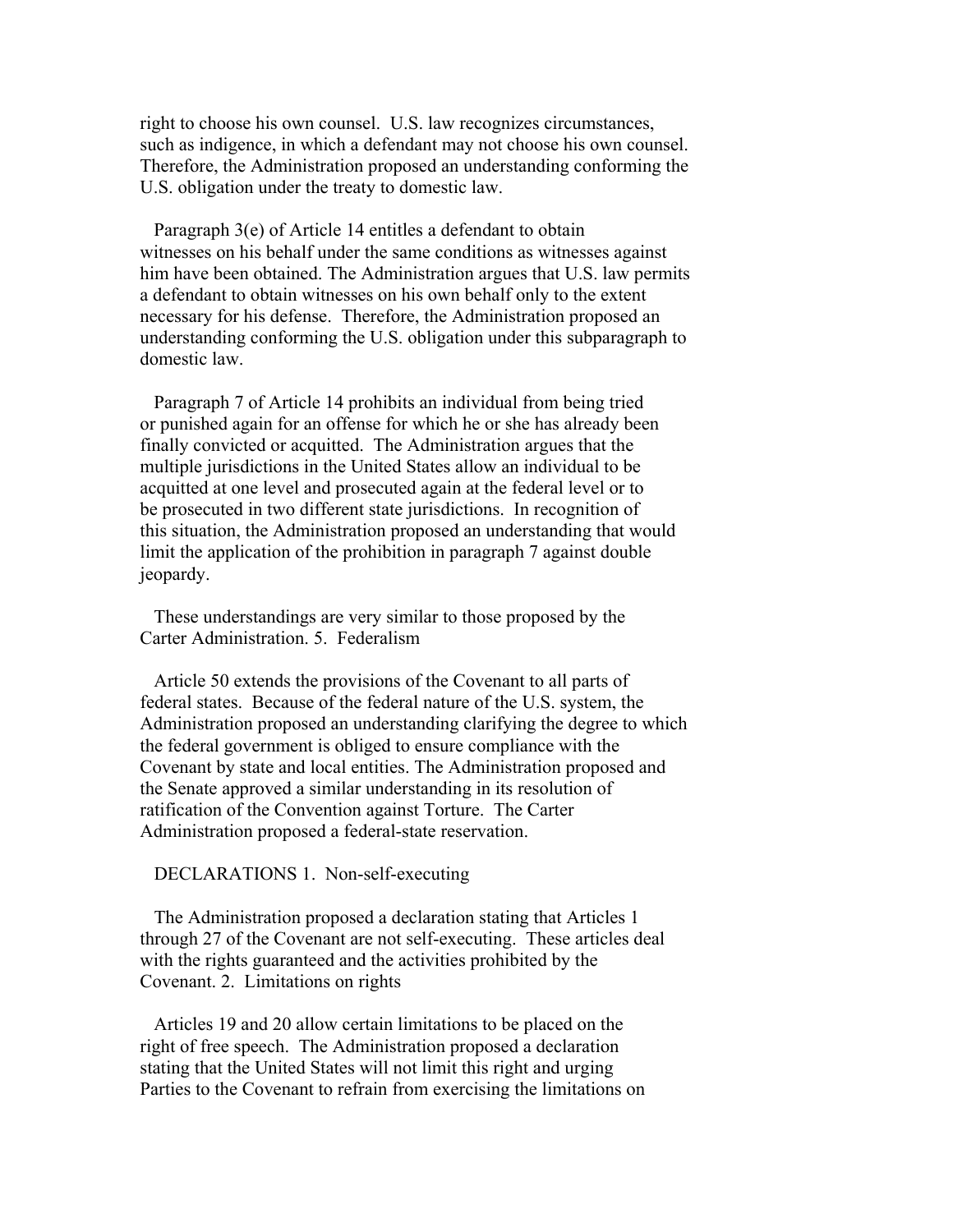free speech permitted by the Covenant. 3. Competence of the Human Rights Committee

 The Administration proposed a declaration stating that the United States accepts the competence of the Human Rights Committee under Article 41. 4. Natural wealth and resources

 Article 47 states that nothing in the Covenant affects the right of all peoples to enjoy and utilize their natural wealth and resources. The Administration proposed a declaration clarifying the relationship between this Article and international law.

# VII. EXPLANATION OF BUSH ADMINISTRATION CONDITIONS

 The Bush Administration submitted its proposed reservations, understandings and declarations to the Committee on November 21, 1991. At the same time, the Administration submitted the following explanation of its proposals.

# INTERNATIONAL COVENANT ON CIVIL AND POLITICAL RIGHTS

 Explanation of Proposed Reservations, Understandings and **Declarations** 

### GENERAL COMMENTS

 In general, the substantive provisions of the Covenant are consistent with the letter and spirit of the United States Constitution and laws, both state and federal. Consequently, the United States can accept the majority of the Covenant's obligations and undertakings without qualification.

 In a few instances, however, it is necessary to subject U.S. ratification to reservations, understandings or declarations in order to ensure that the United States can fulfill its obligations under the Covenant in a manner consistent

with the United States Constitution, including instances where the Constitution affords greater rights and liberties to individuals than does the Covenant. Additionally, a few provisions of the Covenant articulate legal rules which differ from U.S. law and which, upon careful consideration, the Administration declines to accept in preference to existing law. Specific proposals dealing with both situations are included below.

To promote clarity of application and interpretation, it may be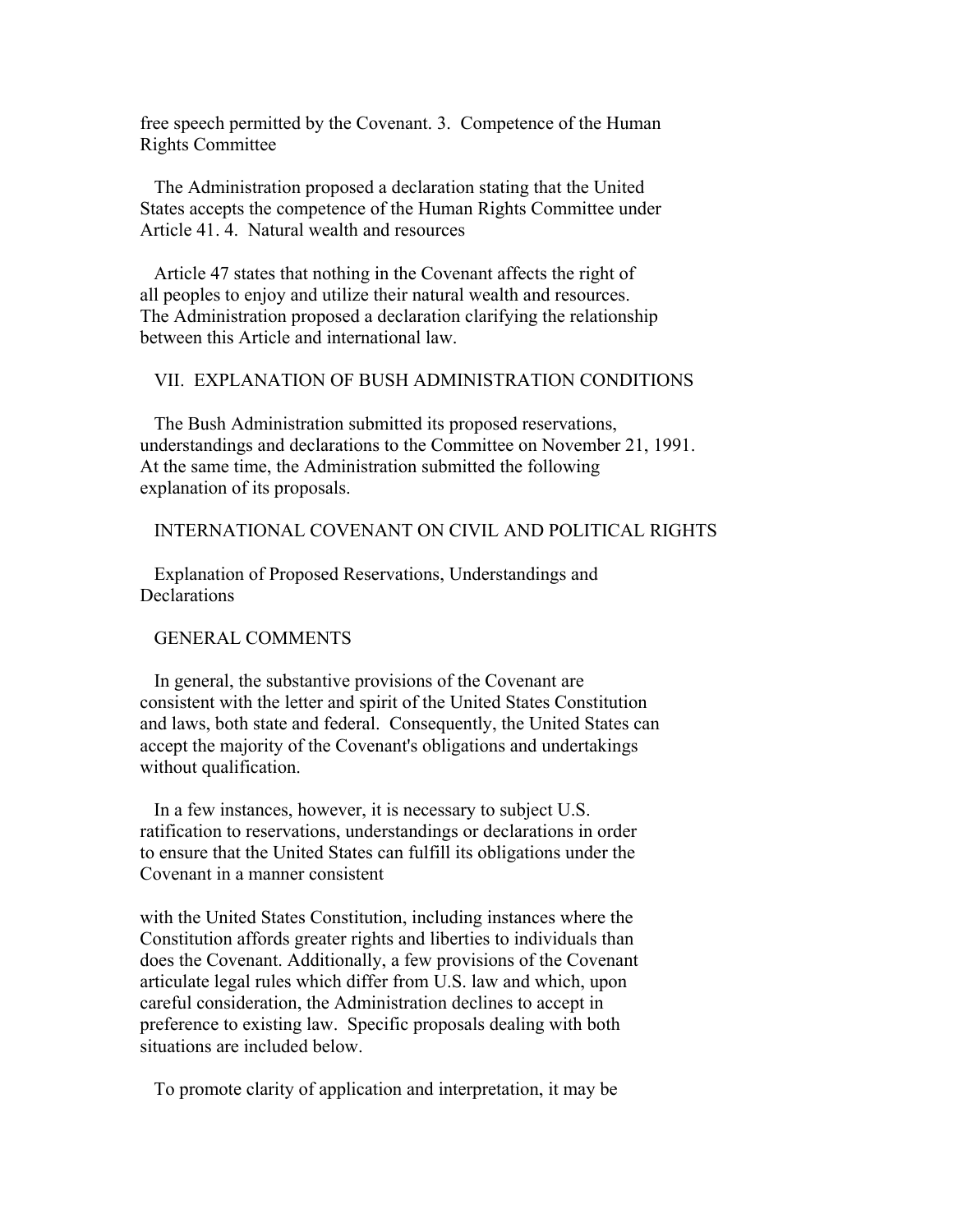appropriate to address a few additional issues through comments to be included in the record of consideration by the Senate and its Foreign Relation Committee but which needs not be included in either the resolution of advice and consent or the instrument of ratification itself.

FORMAL RESERVATIONS 1. Free speech (article 20)

 Although Article 19 of the Covenant specifically protects freedom of expression and opinion. Article 20 directly conflicts with the First Amendment by requiring the prohibition of certain forms of speech and expression which are protected under the First Amendment to the U.S. Constitution (i.e., propaganda for war and advocacy of national, racial or religious hatred that constitutes incitement to discrimination, religious hatred that constitutes incitement to discrimination, hostility or violence). The United States cannot accept such an obligation.

Accordingly, the following reservation is recommended:

 Article 20 does not authorize or require legislation or other action by the United States that would restrict the right of free speech and association protected by the Constitution and laws of the United States. This is a slight revision of the reservation proposed in 1978. It responds to criticisms of the earlier version by focusing specifically on Article 20 and omitting the reference to U.S. "practice." It seems appropriate to retain the reference to "laws," however, to make clear that we accept no obligation to limit statutory protections of free speech and association even where they are more protective than the Constitution requires. We do not believe a reference to Article 5(1) is required in this context. 2. Article 6 (capital punishment)

 Article 6, paragraph 5 of the Covenant prohibits imposition of the death sentence for crimes committed by persons below 18 years of age and on pregnant women. In 1978, a broad reservation to this article was proposed in order to retain the right to impose capital punishment on any person duly convicted under existing or future laws permitting the imposition of capital punishment. The Administration is now prepared to accept the prohibition against execution of pregnant women. However, in light of the recent reaffirmation of U.S. policy towards capital punishment generally, and in particular the Supreme Court's decisions upholding state laws permitting the death penalty for crimes committed by juveniles aged 16 and 17, the prohibition against imposition of capital punishment for crimes committed by minors is not acceptable. Given the sharply differing view taken by many of our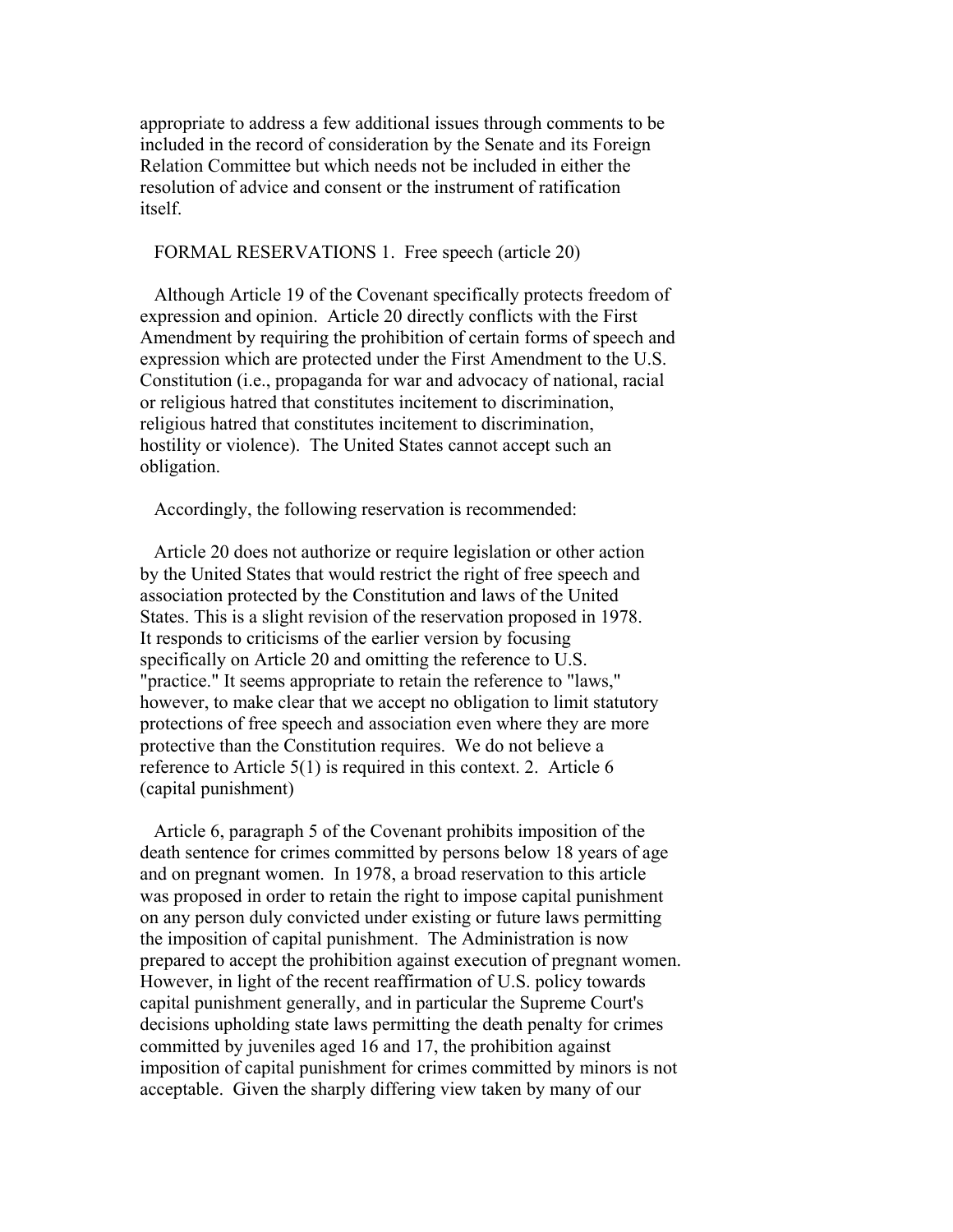future treaty partners on the issue of the death penalty (including what constitutes "serious crimes" under Article 6(2)), it is advisable to state our position clearly.

Accordingly, we recommend the following reservation to Article 6:

 The United States reserves the right, subject to its Constitutional constraints, to impose capital punishment on any person (other than a pregnant woman) duly convicted under existing or future laws permitting the imposition of capital punishment, including such punishment for crimes committed by persons below eighteen years of age.

 This reservation would, of course, leave open the possibility that Congress might adopt legislation, in connection with ratification of the Covenant or subsequently, prohibiting the imposition of the death penalty for crimes committed by those below 18. Legislation giving effect to the Covenant's prohibition against executions of pregnant women will not be required, since neither the Federal nor the state governments in fact carry out executions until after the birth of the condemned woman's child. 3. Article 7 (torture/punishment)

 Article 7 provides that no one shall be subjected to torture or to cruel, inhuman or degrading treatment or punishment or be subjected without his free consent to medical or scientific experimentation. Since the United States is already proceeding toward ratification of the more detailed Convention Against Torture and Other Cruel, Inhuman or Degrading Treatment or Punishment on the basis of several carefully crafted reservations, declarations and understandings, it will be made clear in the record that we interpret our obligations under Article 7 of the Covenant consistently with those we have undertaken in the Torture Convention.

 We believe it is advisable to take, with respect to the Covenant, an identical reservation with regard to the meaning of "cruel, inhuman and degrading treatment or punishment." Because the Bill of Rights already contains substantively equivalent protections, and because the Human Rights Committee like the European Court of Human Rights) has adopted the view that prolonged judicial proceedings in cases involving capital punishment could in certain circumstances constitute such treatment, U.S. ratification of the Covenant should be conditioned upon a reservation limiting our undertakings in this respect to the prohibitions of the Fifth, Eighth and/or Fourteenth Amendments. This would also have the effect of excluding such other practices as corporal punishment and solitary confinement, both of which the Committee has indicated might, depending on the circumstances, be considered contrary to Article 7. (Most of the Committee's interpretive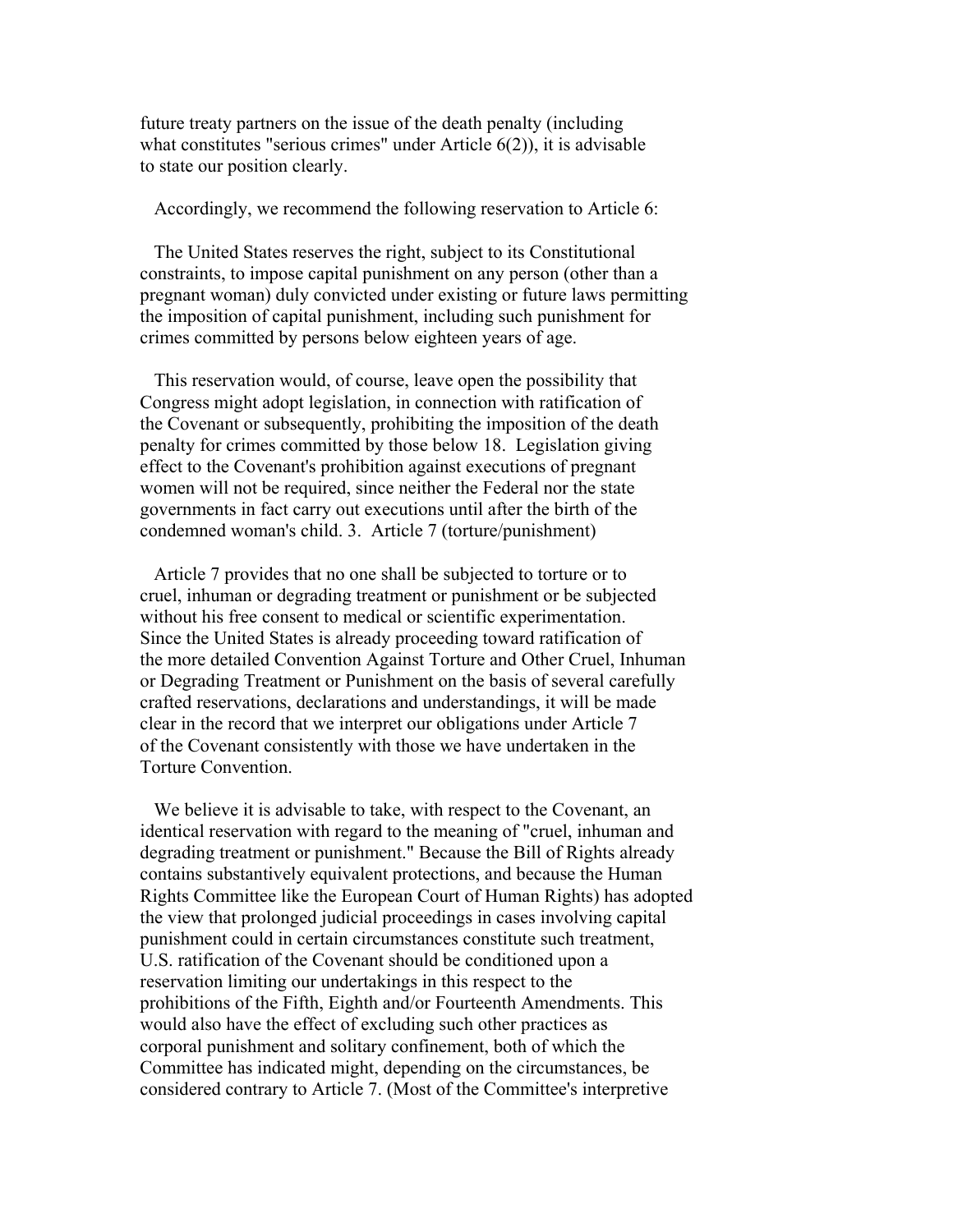statements under Article 7 have focused on such practices as torture, disappearances, extrajudicial killings and incommunicado detention.)

 To ensure uniformity of interpretation between the Covenant and the Torture Convention on this point, we recommend the following reservation:

 The United States considers itself bound by Article 7 to the extent that "cruel, inhuman or degrading treatment or punishment" means the cruel and unusual treatment or punishment prohibited by the Fifth, Eighth and/or Fourteenth Amendments to the Constitution of the United States. No comparable reservation was proposed in 1978. 4. Article 15(1) (post-offense reductions in penalty)

 Article 15, paragraph 1, precludes the imposition of a heavier penalty for a criminal offense than was applicable at the time the offense was committed, and requires States Party to comply with any post-offense reductions in penalties: "[i]f, subsequent to the commission of the offense, provision is made by law for the imposition of the lighter penalty, the offender shall benefit thereby." Current federal law, as well as the law of most states, does not require such relief and in fact contains a contrary presumption that the penalty in force at the time the offense is committed will be imposed, although post-sentence reductions are permitted (see 18 U.S.C. | 3582(c)(2) and the Federal Sentencing Guidelines) and are often granted in practice when there have been subsequent statutory changes. Upon consideration, there is no disposition to require a change in U.S. law to conform to the Covenant.

 Accordingly, we recommend a reservation similar to the one proposed in 1978:

 Because U.S. law generally applies to an offender the penalty in force at the time the offense was committed, the United States does not adhere to the third clause of paragraph 1 of Article 15. 5. Articles 10 (2)(b) and (3) (treatment of juveniles)

 Several provisions of the Covenant contemplate the separate treatment of juveniles in the criminal justice system. Article 10, paragraph 2(b) provides that "[a]ccused juvenile persons shall be separated from adults. \* \* \* " Similarly, Article 10, paragraph 3 provides that "[j]uvenile offenders shall be segregated from adults and be accorded treatment appropriate to their age and legal status." Finally, Article 14, paragraph 4, concerning trial procedure in the criminal justice system, states that "[i]n the case of juveniles, the procedure shall be such as will take account of their age and the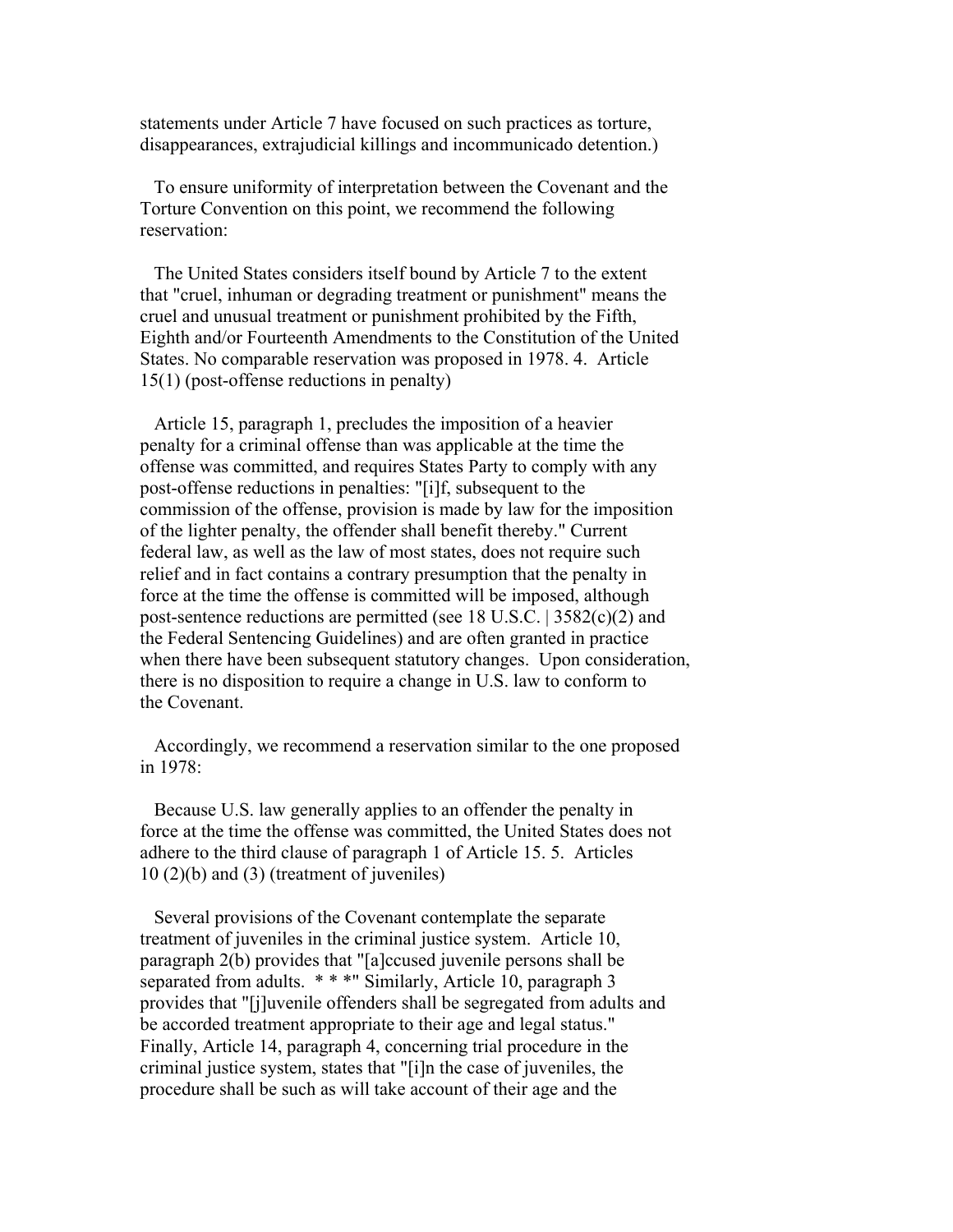desirability of promoting their rehabilitation."

 Although current domestic practice generally is in compliance with these provisions, it is important that flexibility remain to address exceptional circumstances in which trial or incarceration of juveniles as adults is appropriate: for example, trial of certain juveniles as adults based on their criminal histories or the nature of their offenses, and incarceration of particularly dangerous juveniles as adults in order to protect other juveniles in custody. Moreover, special treatments cannot be guaranteed by the military justice system to those who volunteer for the services while under age 18.

Accordingly, we recommend the following reservation:

 The policy and practice of the United States are generally in compliance with and supportive of the Covenant's provisions regarding treatment of juveniles in the criminal justice system. Nevertheless, the United States reserves the right, in exceptional circumstances, to treat juveniles as adults, notwithstanding paragraphs 2(b) and 3 of Article 10 and paragraph 4 of Article 14. The United States further reserves to these provisions with respect to individuals who volunteer for military service prior to age 18. No comparable reservation was proposed in 1978. The reference to "exceptional circumstances" is drawn from Article 10, paragraph 2(a), which permits the incarceration of accused adults with convicted adults under such conditions.

#### UNDERSTANDINGS 1. Article 2(1), 4(1) and 26 (non-discrimination)

 The very broad anti-discrimination provisions contained in the above articles do not precisely comport with long-standing Supreme Court doctrine in the equal protection field. In particular, Articles 2(1) and 26 prohibit discrimination not only on the basis of "race, colour, sex, language, religion, political or other opinion, national or social origin, property, birth" but also on any "other status." Current U.S. civil rights law is not so open-ended; discrimination is only prohibited for specific statuses, and there are exceptions which allow for discrimination. For example, under the Age Discrimination Act of 1975, age may be taken into account in certain circumstances. In addition, U.S. laws permits additional distinctions, for example between citizens and non-citizens and between different categories of non-citizens, especially in the context of the immigration laws.

 In interpreting the relevant Covenant provisions, the Human Rights Committee has observed that not all differentiation of treatment constitutes discrimination, if the criteria for such differentiation are reasonable and objective and if the aim is to achieve a purpose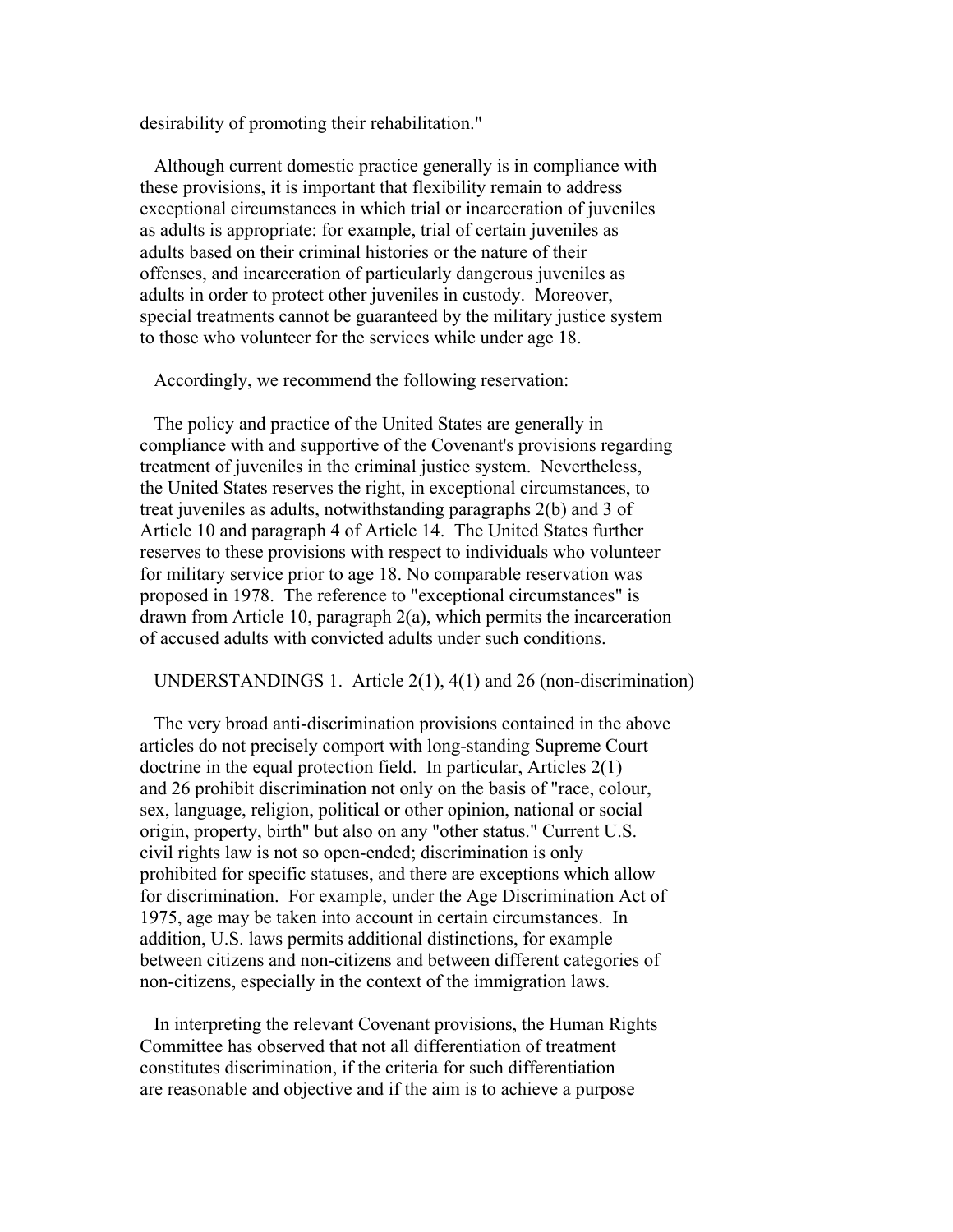which is legitimate under the Covenant. In its General Comment on non-discrimination, for example, the Committee noted that the enjoyment of rights and freedoms on an equal footing does not mean identical treatment in every instance.

 Notwithstanding the very extensive protections already provided under U.S. law and the Committee's interpretive approach to the issue, we recommend the following understanding:

 The Constitution and laws of the United States guarantee all persons equal protection of the law and provide extensive protections against discrimination. The United States understands distinctions based upon race, colour, sex, language, religion, political or other opinion, national or social origin, property, birth or any other status -- as those terms are used in Article 2, paragraph 1 and Article 26 -- to be permitted which such distinctions are, at minimum, rationally related to a legitimate governmental objective. The United States further understands the prohibition in paragraph 1 of Article 4 upon discrimination, in time of public emergency, based "solely" on the status of race, colour, sex, language, religion or social origin not to bar distinctions that may have a disproportionate effect upon persons of a particular status. 2. Articles 9(5) and 14(6) (compensation for unlawful arrest and miscarriage of justice)

 Article 9(5) provides that "anyone who has been victim of unlawful arrest or detention shall have an enforceable right to compensation." Article 14(6) requires "compensation according to law" for a person whose conviction has been reversed or who has been pardoned "on the ground that a new or newly discovered fact shows conclusively that there has been a miscarriage of justice \* \* \* unless it is proved that the non-disclosure of the unknown fact in time is wholly or partly attributable to him"). Some concern has been expressed that U.S. law does not, at either the federal or state level, in fact recognize an across-the-board, enforceable right of compensation in all circumstances involving unlawful arrest or detention or miscarriage of justice.

 Clearly, federal law does provide an enforceable right to seek compensation against the individuals concerned (see, e.g., Rivers v. Six Unknown Named Agents, 403 U.S. 386 (1971)) and, in certain instances, against the government itself (for example, under the Federal Tort Claims Act). However, federal law does not generally accord a right to compensation for an arrest or detention made in good faith but ultimately determined to have been unlawful. See Pierson v. Ray, 386 U.S. 547 (1967); Bivens, supra; Wood v. Strickland, 420 U.S. 308 (1975). Moreover, the doctrine of sovereign immunity generally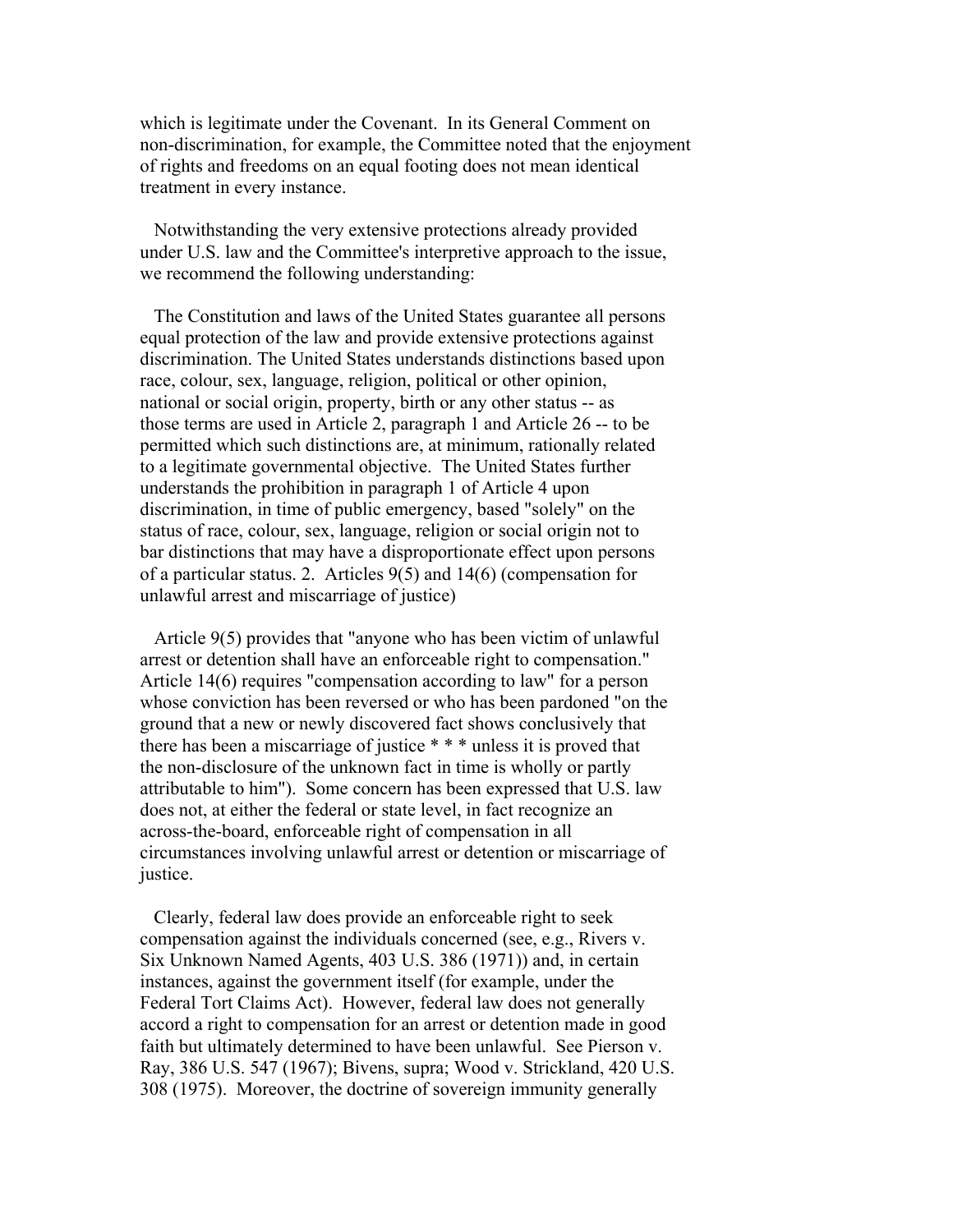restricts opportunities for recovery of compensation against the government. For instance, military personnel may not sue the Federal Government for injuries incident to their military service, including alleged torts of this kind. Given the multiplicity of state and local jurisdictions in the United States, it is possible that in some other situations a victim of unlawful arrest or detention might not in fact be able to recover compensation, notwithstanding the variety of compensatory schemes which have been adopted.

 Although we do not believe that Article 9(5) in fact reflects an international legal standard requiring payment of compensation in all circumstances, the negotiating history of the Covenant is at best ambiguous. With respect to Article 9(5), a U.S. proposal to replace the words "an enforceable right to compensation" with "a right of action for compensation" was twice rejected, as was a U.S. attempt to amend Article 14(6) to read "a miscarriage of justice through no misconduct or neglect of [the individual concerned]." Moreover, we are unaware of any authoritative interpretations limiting Article 9(5), for example, to arbitrary arrests and detentions or defining the content of "miscarriage of justice" in Article 14(6).

 Accordingly, we recommend an understanding clarifying that we view these provisions as imposing an obligation to provide appropriate avenues to seek (rather than in every instance to obtain) compensation, subject to reasonable requirements of domestic law.

 The United States understands the right to compensation referred to in Articles 9(5) and 14(6) to require the provision of effective and enforceable mechanisms by which a victim of an unlawful arrest or detention or a miscarriage of justice may seek and, where justified, obtain compensation from either the responsible individual or the appropriate governmental entity. Entitlement to compensation may be subject to the reasonable requirements of domestic law. 3. Article 10 (2) and (3) (separate treatment of the accused)

 Article 10 (2)(a) provides that, "save in exceptional circumstances," accused persons shall be "segregated" from the convicted and given "separate treatment appropriate to their status as unconvicted persons." Article 10(3) provides that the essential aim of treatment of prisoners in the penitentiary system shall be their reformation and social rehabilitation.

 Federal law and prison policy generally accords with these requirements but permits prison authorities to take into account additional factors, such as the prisoner's overall dangerousness, in determining his treatment; prisoners may also waive segregation in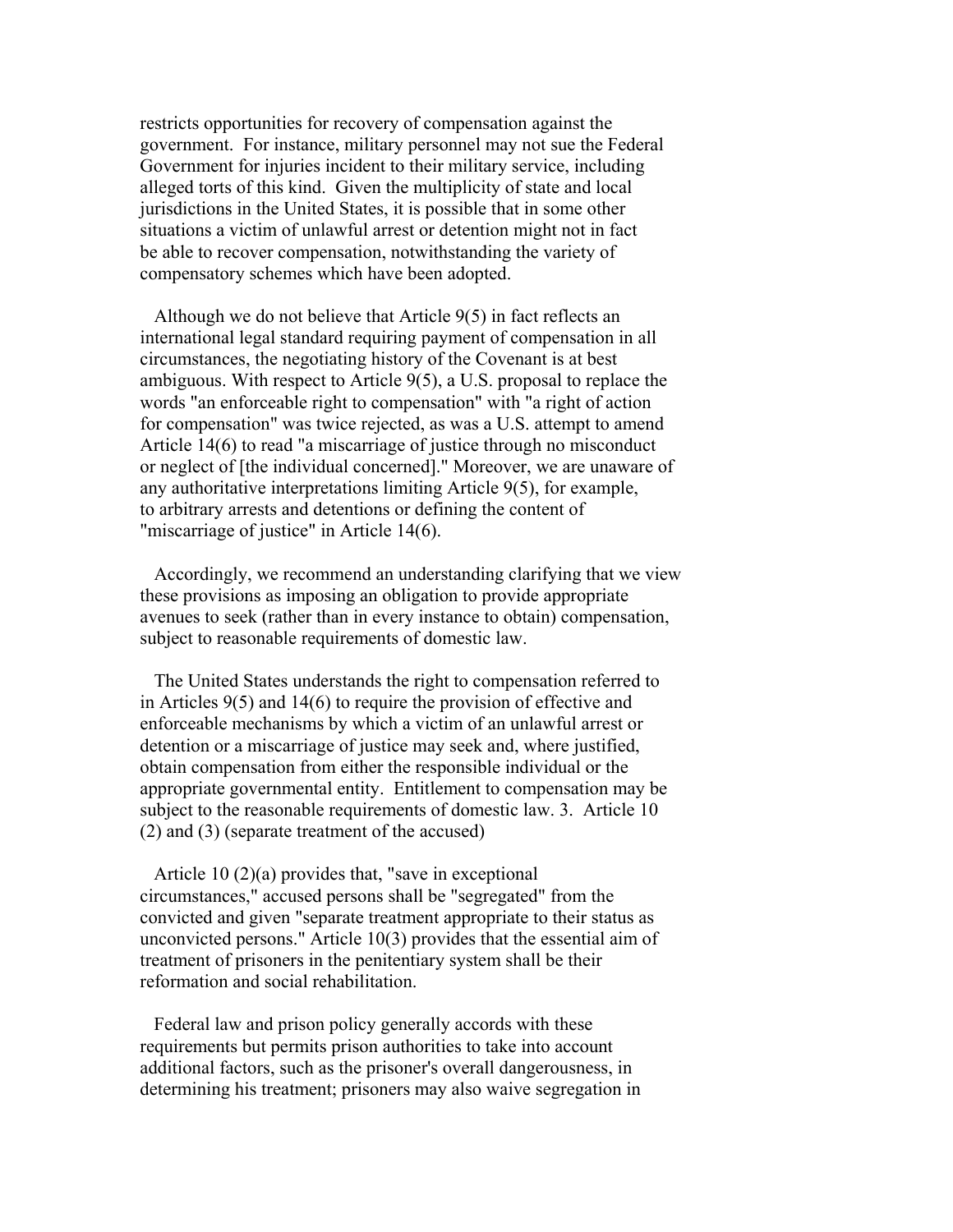order to participate in special programs. Additionally, punishment, deterrence and incapacitation are recognized as legitimate penal objectives. Moreover, segregation of the accused from the convicted, while consistent with DOD policy, cannot always be guaranteed in light of military exigencies.

 A number of other States Parties have conditioned their acceptance of Article 10 on statements that these provisions must be interpreted flexibly and taken as objectives to be achieved progressively. A "statement" to that effect was proposed in 1978. There is a basis in the negotiating history for so interpreting paragraph  $2(a)$  concerning segregation of the accused from the convicted; there is no reference to differential treatment of the accused by the military; and there is virtually no interpretive guidance of these provisions by the Human Rights Committee.

 Accordingly, we believe it prudent to include the following understanding:

 The United States understands the reference to "exceptional circumstances" in paragraph 2(a) of Article 10 to permit the imprisonment of an accused person with convicted persons where appropriate in light of an individual's overall dangerousness, and to permit accused persons to waive their right to segregation from convicted persons. The United States further understands that paragraph 3 of Article 10 does not diminish the goals of punishment, deterrence, and incapacitation as additional legitimate purposes for a penitentiary system. 4. Article 14 (right to counsel, compelled witness, and double jeopardy)

 In a few particular aspects, this Article could be read as going beyond existing U.S. domestic law. In particular, current Federal law does not entitle a defendant to counsel of his own choice when he is either indigent or financially able to retain counsel in some form; nor does federal law recognize a right to counsel with respect to offenses for which imprisonment is not imposed. With respect to the compelled attendance and examination of witnesses, a criminal defendant must show that the requested witness is necessary to his defense. Under the Constitution, double jeopardy attaches only to multiple prosecutions by the same sovereign and does not prohibit trial of the same defendant for the same crime in, for example, state and federal courts or in the courts of two states. See Burton v. Maryland, 395 U.S. 784 (1969).

 To clarify our reading of the Covenant with respect to these issues, we recommend the following understanding, similar to the one proposed in 1978: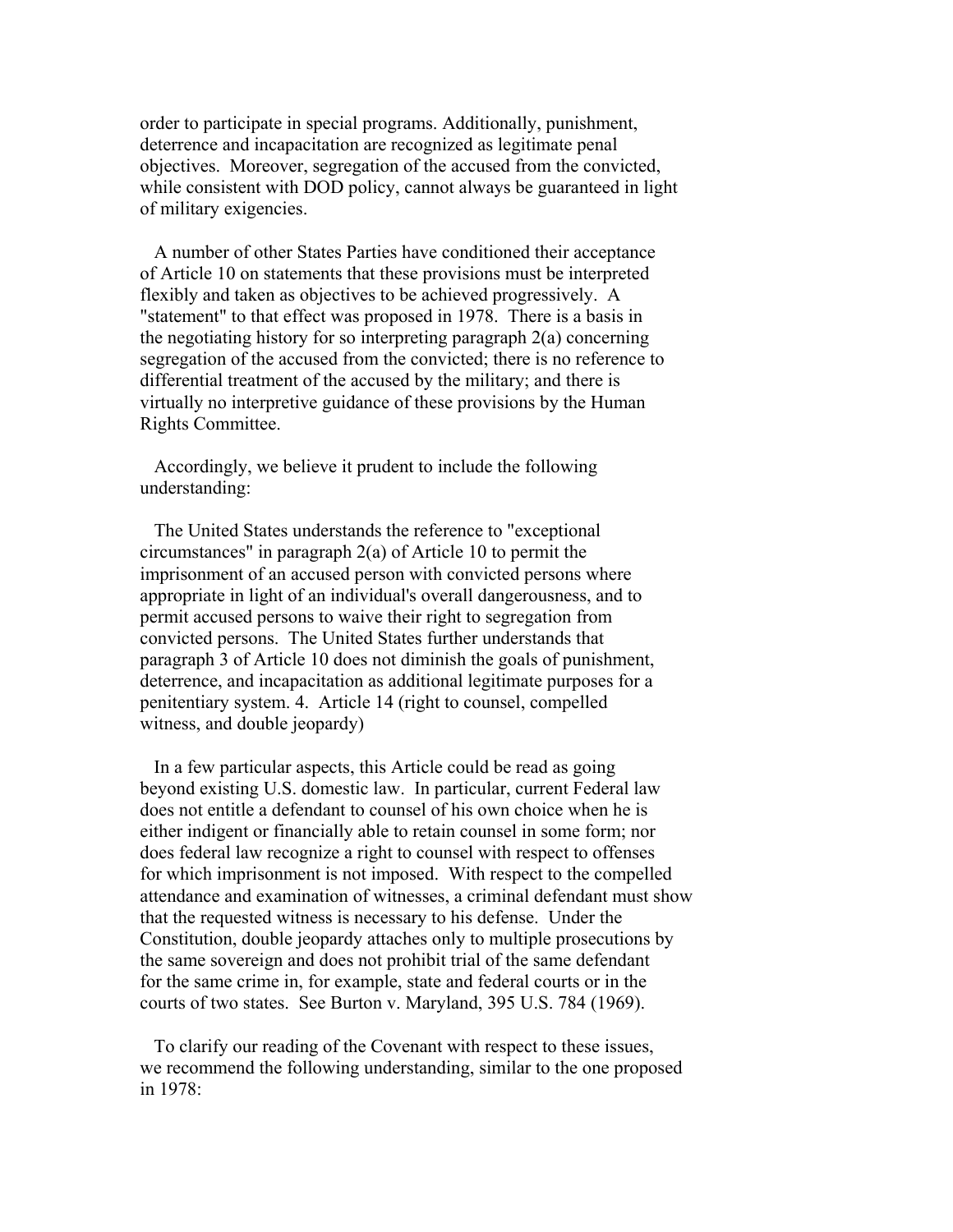The United States understands that subparagraphs 3(b) and (d) of Article 14 do not require the provision of a criminal defendant's counsel of choice when the defendant is provided with court-appointed counsel on grounds of indigence, when the defendant is financially able to retain alternative counsel, or when imprisonment is not imposed. The United States further understands that paragraph 3(e) does not prohibit a requirement that the defendant make a showing that any witness whose attendance he seeks to compel is necessary for his defense. The United States understands the prohibition upon double jeopardy in paragraph 7 to apply only when the judgment of acquittal has been rendered by a court of the same governmental unit, whether the Federal Government or a constituent unit, as is seeking a new trial for the same cause. 5. Article 50 (federalism)

 In light of Article 50 ("The provisions of the present Covenant shall extend to all parts of federal States without any limitations or exceptions"), it is appropriate to clarify that, even though the Covenant will apply to state and local authorities, it will be implemented consistent with U.S. concepts of federalism.

 The following recommended understanding is a modification of the understanding adopted on the same point in connection with the Torture Convention:

 The United States understands that this Convention shall be implemented by the Federal Government to the extent that it exercises legislative and judicial jurisdiction over the matters covered therein, and otherwise by the State and local governments; to the extent that State and local governments exercise jurisdiction over such matters, the Federal Government shall take measures appropriate to the Federal system to the end that the competent authorities of the State or local governments may take appropriate measures for the fulfillment of the Convention.

 The proposed understanding serves to emphasize domestically that there is no intent to alter the constitutional balance of authority between the State and Federal governments or to use the provisions of the Covenant to "federalize" matters now within the competence of the States. (During the negotiation of the Covenant, the "federal-state" issue assumed some importance because there were legally justified practices, at the State and local level, which were both manifestly inconsistent with the Covenant and beyond the reach of Federal authority under the law in force at that time; that is no longer the case.)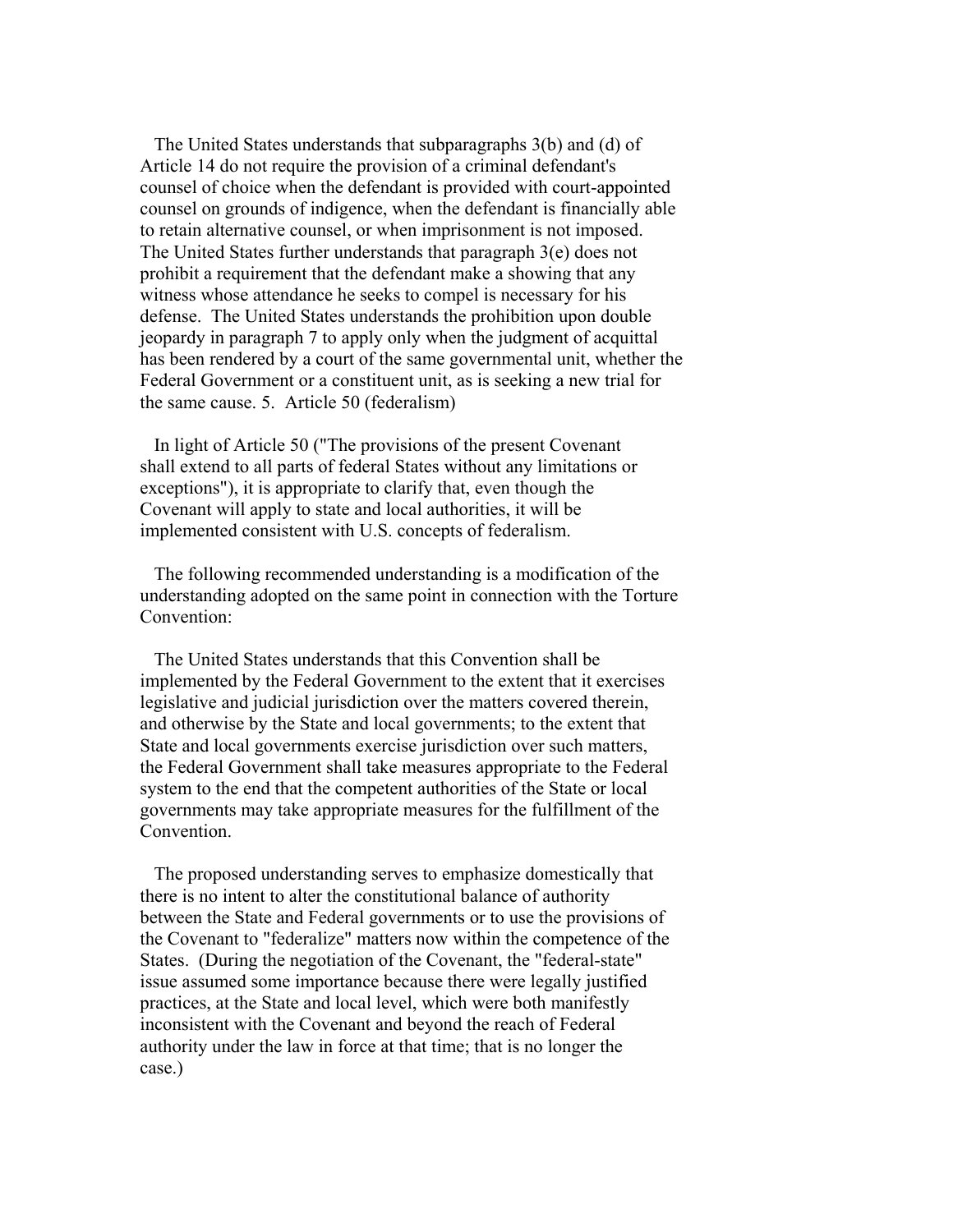A reservation is not necessary with respect to Article 50 since the intent is not to modify or limit U.S. undertakings under the Covenant but rather to put our future treaty partners on notice with regard to the implications of our federal system concerning implementation. Moreover, an attempt to reserve to this article would likely prove contentious. For example, in the face of objections from other States Parties, Australia recently withdrew its initial reservation to Article 50 (to the effect that implementation of the Covenant would be a matter for the authorities of its constituent States where the subject-matter was within the States' legislative, executive and judicial jurisdiction), replacing it with a declaration that, since it has a federal system, the Covenant will be implemented by Commonwealth, State and Territorial authorities having regard to their respective constitutional powers and arrangements concerning their exercise. The proposed understanding is similarly intended to signal to our treaty partners that the U.S. will implement its obligations under the Covenant by appropriate legislative, executive and judicial means, federal or state as appropriate, and that the Federal Government will remove any federal inhibition to the States' abilities to meet their obligations.

#### DECLARATIONS 1. Non-self-executing treaty

 For reasons of prudence, we recommend including a declaration that the substantive provisions of the Covenant are not self-executing. The intent is to clarify that the Covenant will not create a private cause of action in U.S. courts. As was the case with the Torture Convention, existing U.S. law generally complies with the Covenant; hence, implementing legislation is not contemplated.

 We recommend the following declaration, virtually identical to the one proposed in 1978 as well as the one adopted by the Senate with respect to the Torture Convention:

 The United States declares that the provisions of Articles 1 through 27 of the Covenant are not self-executing. 2. Restrictions on rights

 In a number of respects the Covenant recognizes the possibility that States Party may in exceptional circumstances limit or circumscribe certain rights otherwise protected. For example, Article 12(3) permits States Party by law to impose restrictions on the rights to liberty of movement and freedom to choose residence when "necessary to protect national security, public order (ordre public), public health or morals or the rights and freedoms of others," when consistent with the other rights recognized in the Covenant. Similar restrictions are permissible with regard to the right of peaceful assembly (Article 21)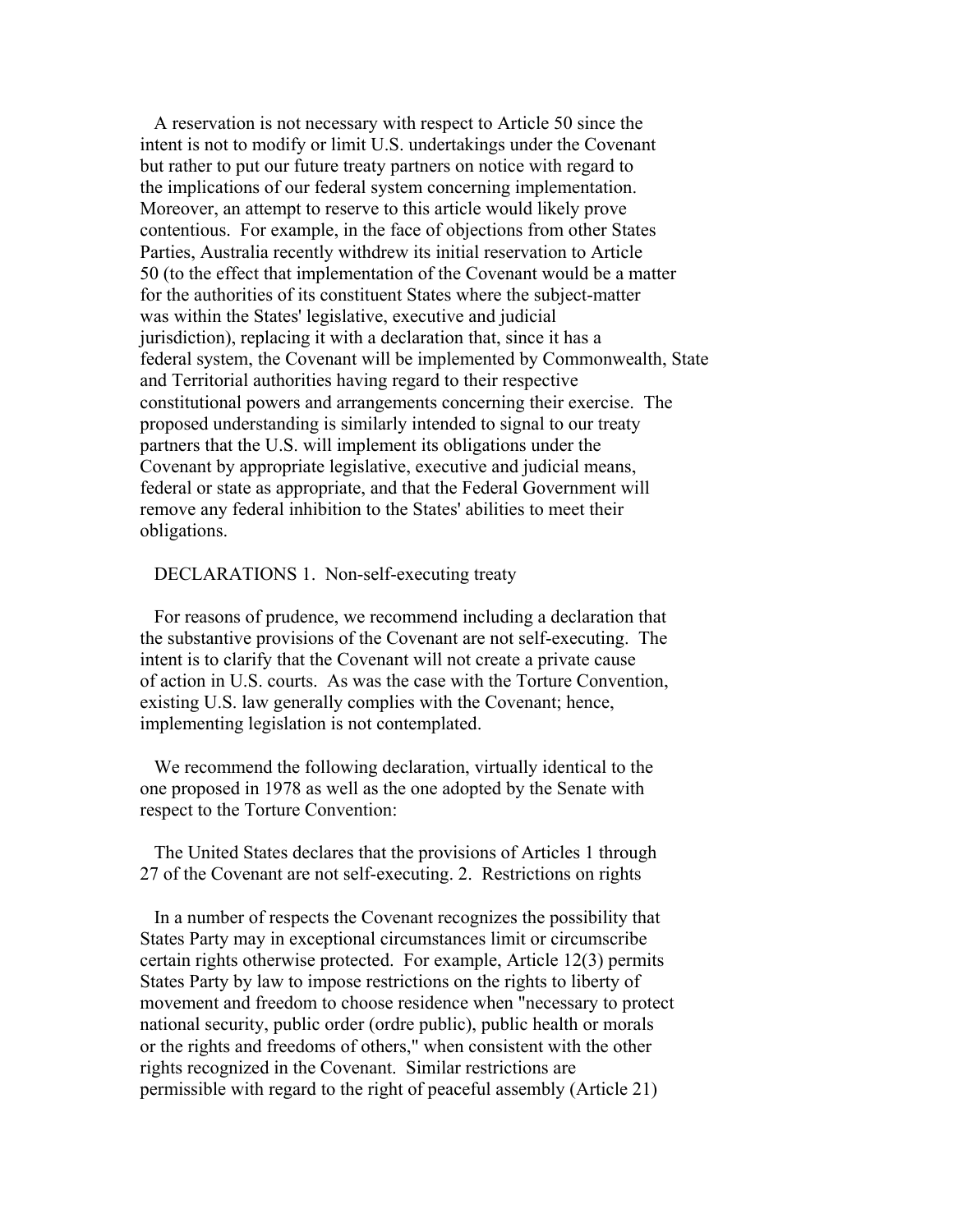and freedom of association (Article 22(2)); somewhat narrower restrictions are authorized with respect to the right to a fair and public hearing (Article 14(1)), freedom of religion (Article 18(3)), and the right to freedom of expression (Article 19(3)). Certain limited derogations from recognized rights are also permitted during times of public emergency threatening the life of the nation under Article 4.

 Since such limitations are permissible rather than required, it is not necessary to condition U.S. ratification on a reservation. However, because of concerns raised in particular by representatives of the U.S. media over restrictions placed by foreign governments on the free flow of information and ideas, we believe it would be beneficial to include in our instrument of ratification a declaration along the following lines:

 It is the view of the United States that States Party to the Covenant should wherever possible refrain from imposing any restrictions or limitations on the exercise of the rights recognized and protected by the Covenant, even when such restrictions and limitations are permissible under the terms of the Covenant. For the United States, Article 5, paragraph 2, which provides that fundamental human rights existing in any State Party may not be diminished on the pretext that the Covenant recognizes them to a lesser extent, has particular relevance to Article 19, paragraph 3, which would permit certain restrictions on the freedom of expression. The United States declares that it will continue to adhere to the requirements and constraints of its Constitution in respect of all such restrictions and limitations. 3. Article 41 (State-to-State complaints)

 Under Article 41, States Party to the Covenant may accept the competence of the Human Rights Committee to consider state-to-state complaints by means of a formal declaration to that effect. It is in the interest of the United States to participate in and influence the state-to-state complaint procedure established by the Covenant, not least because it is hoped that the work of the Committee will contribute to the development of a generally accepted international law of human rights. (It should be noted that declarations made pursuant to Article 41 may be withdrawn at any time by notification to the Secretary-General.) It is our usual practice to inform the Senate of our intention to make such a declaration at the time of ratification; most recently, we followed this procedure with respect to the Torture Convention, concerning acceptance of the analogous competence of the Committee Against Torture to consider state-to-state complaints.

Accordingly, we recommend informing the Senate of our intent,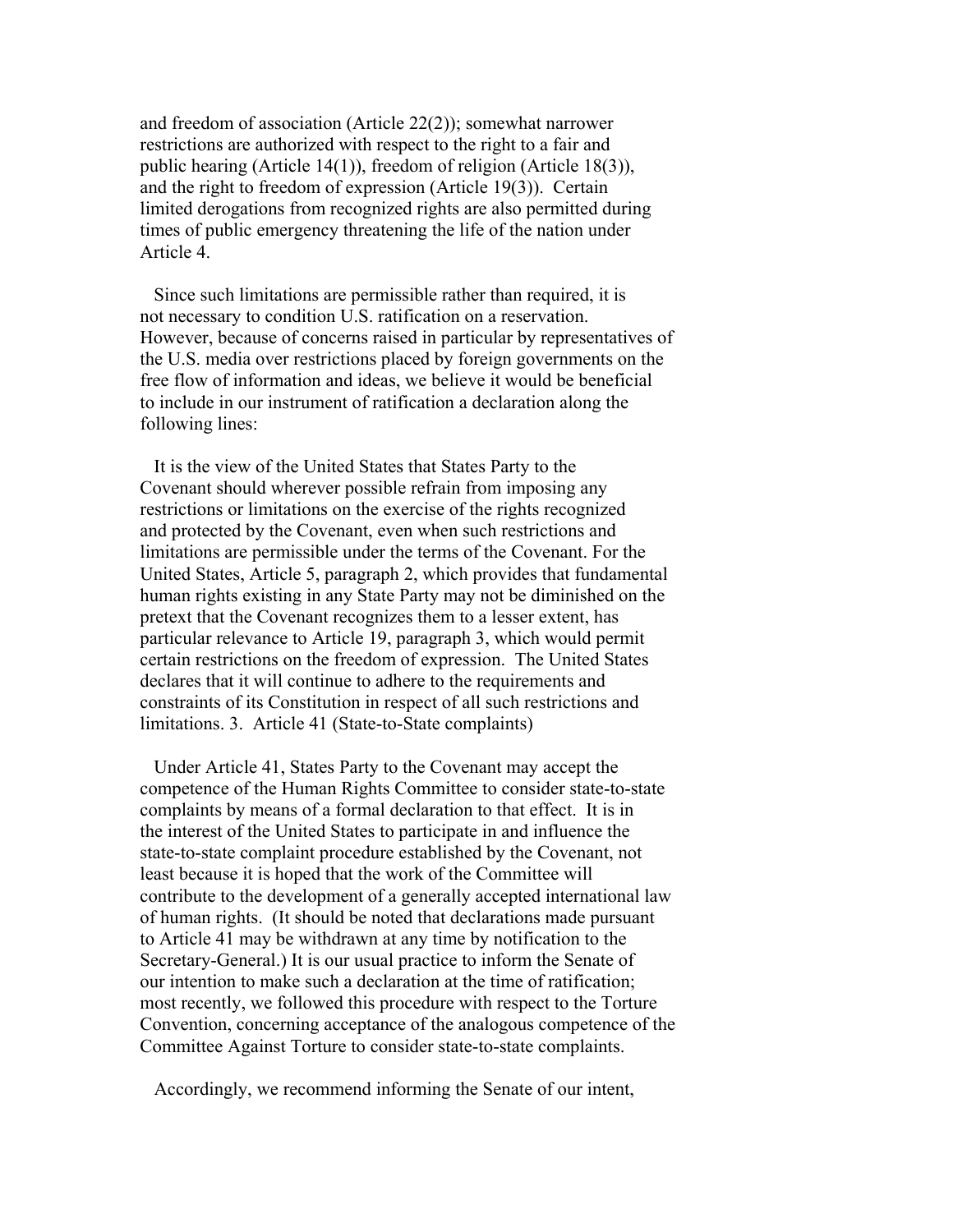subject to its approval, to make an appropriate declaration under Article 41 at the time of ratification, as follows:

 The United States declares that it accepts the competence of the Human Rights Committee to receive and consider communications under Article 41 in which a State Party claims another State Party is not fulfilling its obligations under the Covenant. 4. Article 47 (savings clause on natural wealth and resources)

 Article 47 provides that "[n]othing in the present Covenant shall be interpreted as impairing the inherent right of all peoples to enjoy and utilize fully and freely their natural wealth and resources." In 1978, the Administration proposed a caveat to this provision to emphasize the important, countervailing principle of international law requiring prompt, adequate and effective compensation in cases of expropriation or nationalization. Even though nothing in the Covenant permits states to avoid their obligations under international law or justifies arbitrary deprivation of property, we recommend the following declaration, identical to the one originally proposed:

 The United States declares that the right referred to in Article 47 may be exercised only in accordance with international law.

#### VIII. COST ESTIMATE

 The Congressional Budget Office has supplied the Committee with the following information on the possible budgetary impact of the International Covenant on Civil and Political Rights.

# U.S. CONGRESS,

 CONGRESSIONAL BUDGET OFFICE, Washington, DC, March 20, 1992. Hon. CLAIBORNE PELL, Chairman, Committee on Foreign Relations, U.S. Senate, Washington, DC.

 DEAR MR. CHAIRMAN: The Congressional Budget Office has reviewed the International Covenant on Civil and Political Rights (Executive E, 95-2) and the accompanying Resolution of Ratification, as ordered reported by the Senate Committee on Foreign Relations on March 4, 1992. Ratification of the Covenant would not affect the budgets of federal, state, or local governments.

 The Committee on Foreign Relations has recommended that the Senate advise and consent to ratification of the Covenant with the conditions set forth in the Resolution of Ratification.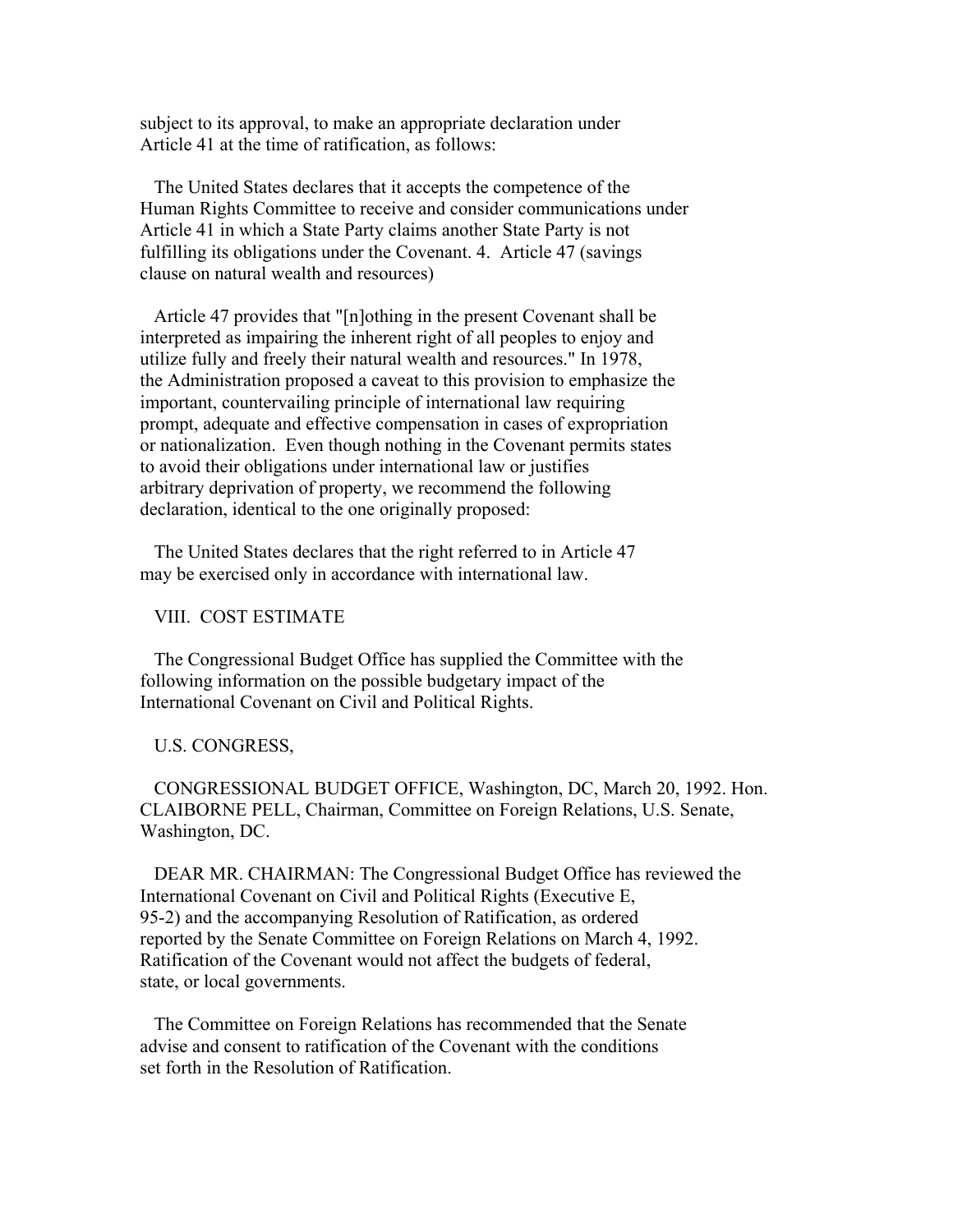The Covenant is designed to guarantee civil and political rights to persons within each country that ratifies it. In many instances, the rights parallel those provided to U.S. citizens in the Bill of Rights. Ratification would permit the United States to participate in the work of the Human Rights Committee, which monitors compliance of nations that have ratified the Covenant. Funding for the Human Rights Committee is currently provided by the United Nations, and ratification would not obligate the United States to provide any additional funding.

 Ratification of the Covenant would not affect direct spending or receipts. Therefore, pay-as-you-go procedures would not apply to ratification.

 Should the Committee so desire, we would be pleased to provide further details on this estimate. The CBO staff contact is Kent Christensen, who can be reached at 226-2840.

Sincerely,

JAMES L. BLUM

(For Robert D. Reischauer).

#### IX. TEXT OF RESOLUTION OF RATIFICATION

 Resolved, (two-thirds of the Senators present concurring therein), That the Senate advise and consent to the ratification of the International Covenant on Civil and Political Rights, adopted by the United Nations General Assembly on December 16, 1966, and signed on behalf of the United States on October 5, 1977, (Executive E, 95-2), subject to the following reservations, understandings, declarations and proviso:

 I. The Senate's advice and consent is subject to the following reservations:

 (1) That Article 20 does not authorize or require legislation or other action by the United States that would restrict the right of free speech and association protected by the Constitution and laws of the United States.

 (2) That the United States reserves the right, subject to its Constitutional constraints, to impose capital punishment on any person (other than a pregnant woman) duly convicted under existing or future laws permitting the imposition of capital punishment, including such punishment for crimes committed by persons below 18 years of age.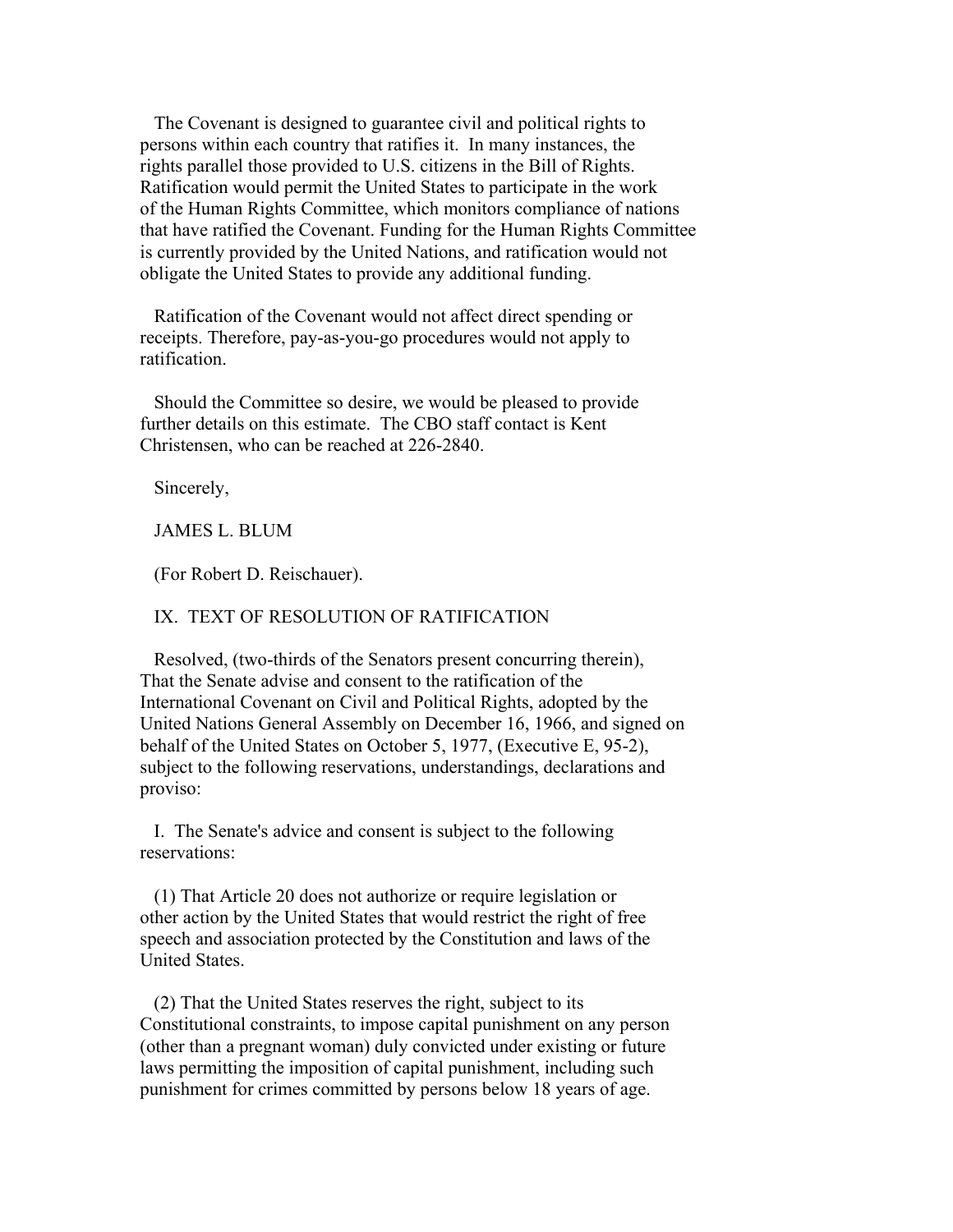(3) That the United States considers itself bound by Article 7 to the extent that "cruel, inhuman or degrading treatment or punishment" means the cruel and unusual treatment or punishment" means the cruel and unusual treatment or punishment prohibited by the Fifth, Eighth and/or Fourteenth Amendments to the Constitution of the United States.

 (4) That because U.S. law generally applies to an offender the penalty in force at the time the offense was committed, the United States does not adhere to the third clause of paragraph 1 of Article 15.

 (5) That the policy and practice of the United States are generally in compliance with and supportive of the Covenant's provisions regarding treatment of juveniles in the criminal justice system. Nevertheless, the United States reserves the right, in exceptional circumstances, to treat juveniles as adults, notwithstanding paragraphs 2(b) and 3 of Article 10 and paragraph 4 of Article 14. The United States further reserves to these provisions with respect to individuals who volunteer for military service prior to age 18.

 II. The Senate's advice and consent is subject to the following understandings, which shall apply to the obligations of the United States under this Covenant:

 (1) That the Constitution and laws of the United States guarantee all persons equal protection of the law and provide extensive protections against discrimination. The United States understands distinctions based upon race, colour, sex, language, religion, political or other opinion, national or social origin, property, birth or any other status -- as those terms are used in Article 2, paragraph 1 and Article 26 -- to be permitted when such distinctions are, at minimum, rationally related to a legitimate governmental objective. The United States further understands the prohibition in paragraph 1 of Article 4 upon discrimination, in time of public emergency, based "solely" on the status of race, colour, sex, language, religion or social origin not to bar distinctions that may have a disproportionate effect upon persons of a particular status.

 (2) That the United States understands the right to compensation referred to in Articles 9(5) and 14(6) to require the provision of effective and enforceable mechanisms by which a victim of an unlawful arrest or detention or a miscarriage of justice may seek and, where justified, obtain compensation from either the responsible individual or the appropriate governmental entity. Entitlement to compensation may be subject to the reasonable requirements of domestic law.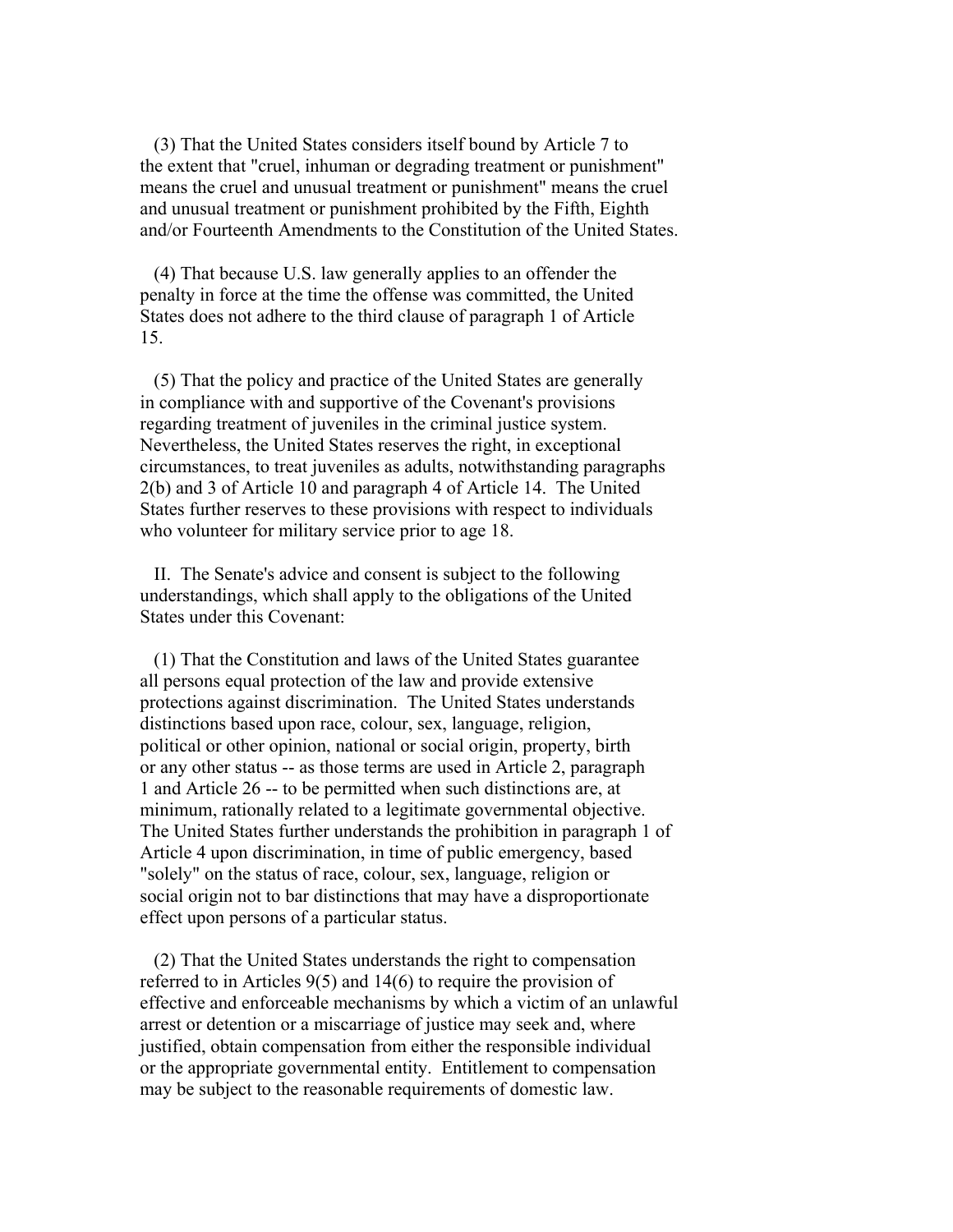(3) That the United States understand the reference to "exceptional circumstances" in paragraph 2(a) of Article 10 to permit the imprisonment of an accused person with convicted persons where appropriate in light of an individual's overall dangerousness, and to permit accused persons to waive their right to segregation from convicted persons. The United States further understands that paragraph 3 of Article 10 does not diminish the goals of punishment, deterrence, and incapacitation as additional legitimate purposes for a penitentiary system.

 (4) That the United States understands that subparagraphs 3(b) and (d) of Article 14 do not require the provision of a criminal defendant's counsel of choice when the defendant is provided with court-appointed counsel on grounds of indigence, when the defendant is financially able to retain alternative counsel, or when imprisonment is not imposed. The United States further understands that paragraph 3(e) does not prohibit a requirement that the defendant make a showing that any witness whose attendance he seeks to compel is necessary for his defense. The United States understands the prohibition upon double jeopardy in paragraph 7 to apply only when the judgment of acquittal has been rendered by a court of the same governmental unit, whether the Federal Government or a constituent unit, as is seeking a new trial for the same cause.

 (5) That the United States understands that this Convention shall be implemented by the Federal Government to the extent that it exercises legislative and judicial jurisdiction over the matters covered therein, and otherwise by the state and local governments; to the extent that state and local governments exercise jurisdiction over such matters, the Federal Government shall take measures appropriate to the Federal system to the end that the competent authorities of the state or local governments may take appropriated measures for the fulfillment of the Convention.

 III. The Senate's advice and consent is subject to the following declarations:

 (1) That the United States declares that the provisions of Articles 1 through 27 of the Covenant are not self-executing.

 (2) That it is the view of the United States that States Party to the Covenant should wherever possible refrain from imposing any restrictions or limitations on the exercise of the rights recognized and protected by the Covenant, even when such restrictions and limitations are permissible under the terms of the Covenant. For the